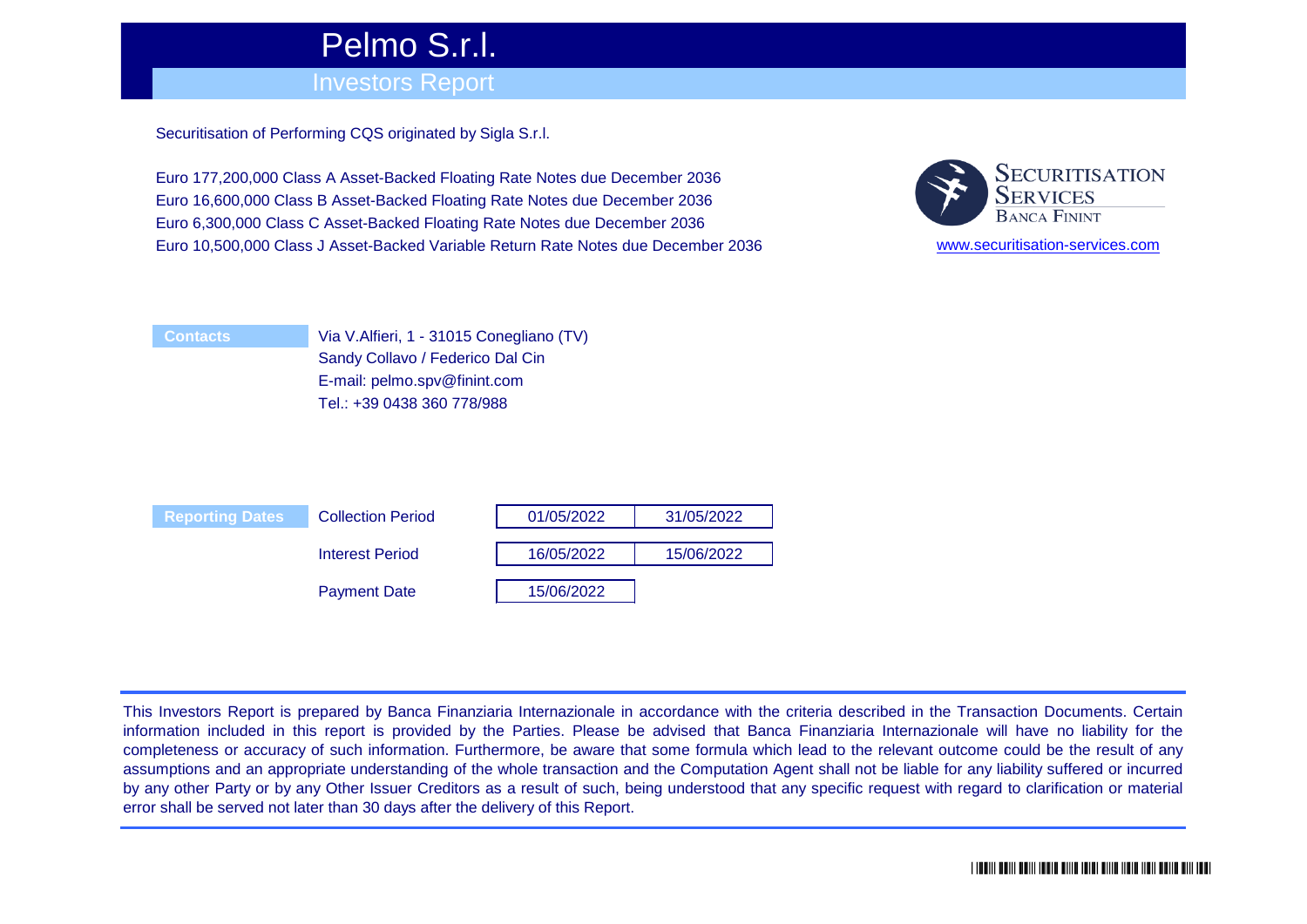#### **Principal Parties**

| <b>Issuer</b>                                | Pelmo S.r.l.                                     |
|----------------------------------------------|--------------------------------------------------|
| Originator                                   | Sigla S.r.l.                                     |
| <b>Master Servicer</b>                       | Banca Finanziaria Internazionale S.p.A.          |
| <b>Sub-Servicer</b>                          | Sigla S.r.l.                                     |
| Representative of the Noteholders            | Banca Finanziaria Internazionale S.p.A.          |
| <b>Calculation Agent</b>                     | Banca Finanziaria Internazionale S.p.A.          |
| <b>Corporate Servicer</b>                    | Banca Finanziaria Internazionale S.p.A.          |
| <b>Paying Agent</b>                          | Bank of New York Mellon SA/NV, Milan Branch      |
| <b>Account Bank</b>                          | Bank of New York Mellon SA/NV, Milan Branch      |
| <b>Stichting Corporate Services Provider</b> | Wilmington Trust SP Services (London) Limited    |
| <b>Back-Up Subservicer</b>                   | Banca Finanziaria Internazionale S.p.A.          |
| <b>Hedging Counterparty</b>                  | <b>BNP Paribas S.A.</b>                          |
| <b>EMIR Reporting Agent</b>                  | <b>BNP Paribas S.A.</b>                          |
| <b>Listing Agent</b>                         | Bank of New York Mellon SA/NV, Luxembourg Branch |
| <b>Reporting Entity</b>                      | Sigla S.r.l.                                     |

### **1. Transaction overview**

The Originator confirms that, as at the date of this report, it continues to (a) retain, on an on-going basis, a material net economic interest of not less than 5 (five) per cent. in the Securitisation, in accordance with *(d) of article 6(3) of the EU Securitisation Regulation, which as at the Issue Date consists of the subscription for the whole of the Class J Notes.*

| <b>Main definitions</b>               |                                                                                                                                                                                                                                                                                                                                                                                                                                                                                                                                                                                                                                                                                                                    |
|---------------------------------------|--------------------------------------------------------------------------------------------------------------------------------------------------------------------------------------------------------------------------------------------------------------------------------------------------------------------------------------------------------------------------------------------------------------------------------------------------------------------------------------------------------------------------------------------------------------------------------------------------------------------------------------------------------------------------------------------------------------------|
| <b>Payment Date</b>                   | (a) prior to the delivery of a Trigger Notice, the 15th (fifteenth) calendar day of each month in each year (or, if such day is not a Business Day, the in<br>following the delivery of a Trigger Notice, any day on which any payment is required to be made by the Representative of the Noteholders in accorda<br>Payment, the Conditions and the Intercreditor Agreement, provided that the First Payment Date will be the Payment Date falling on 16 August 2021                                                                                                                                                                                                                                              |
| <b>Interest Period</b>                | means each period from (and including) a Payment Date to (but excluding) thenext following Payment Date.                                                                                                                                                                                                                                                                                                                                                                                                                                                                                                                                                                                                           |
| <b>Business Day</b>                   | means any day (other than Saturday and Sunday), which is not a public holiday or a bank holiday in Conegliano (TV), Milan, and Luxembourg and on<br>time Gross settlement Express Transfer system 2 (TARGET 2) (or any successor thereto) is open for the settlements of payments in Euro.                                                                                                                                                                                                                                                                                                                                                                                                                         |
| <b>Delinquent Receivables</b>         | means the Receivables (which are not Defaulted Receivables) having a number of Unpaid Instalments equal to or higher than 4 (four) Instalments.                                                                                                                                                                                                                                                                                                                                                                                                                                                                                                                                                                    |
| <b>Defaulted Receivables</b>          | means the Receivables deriving from Loans: (i) having a number of Unpaid Instalments equal to or higher than 9 (nine); or (ii) which have been class<br>Servicer; or (iii) in respect of which a Life Damage (Sinistro Vita) has occurred and the Sub-Servicer has notified the relevant Insurance Company of the<br>(iv) in respect of which (A) a Job Damage (Sinistro Impiego) has occurred, (B) the SubServicer has notified the relevant Insurance Company of the or<br>months have elapsed from the date of notification of the relevant Job Damage: (a) the relevant Insurance Company has not paid in full the Indemnit<br>having registered a change of Employer/Pension Authority by the relevant Debtor |
| <b>Cumulative Net Default Ratio</b>   | means the percentage, in respect of any Collection Period, equivalent of a fraction obtained by dividing: (1) the sum of the Outstanding Principal Due,<br>Period, of all the Receivables which have been classified as Defaulted Receivables from 31 May 2021 up to the last day of the relevant Colle<br>Outstanding Principal Due as at the Issue Date.                                                                                                                                                                                                                                                                                                                                                         |
| <b>Cumulative Gross Default Ratio</b> | means the percentage, in respect of any Collection Period, equivalent to a fraction obtained by dividing: (1) the sum of the Outstanding Principal Du<br>Receivables which have been classified as Defaulted Receivables from 31 May 2021 up to the last day of the relevant Collection Period by (2) the Co<br>as at the Issue Date.                                                                                                                                                                                                                                                                                                                                                                              |

mmediately following Business Day) and (b) ance with the Post-Trigger Notice Priority of

which the Trans-European Automated Real

sified as defaulted (in sofferenza) by the Subhe occurrence thereof; or occurrence thereof and229 (C) after 3 (three) ity to the Issuer; or (b) nor the Sub-Servicer

, as at the last day of the relevant Collection ection Period by (2) the Collateral Portfolio

ue as at the relevant Default Date of all the **Decetal Portfolio Outstanding Principal Due**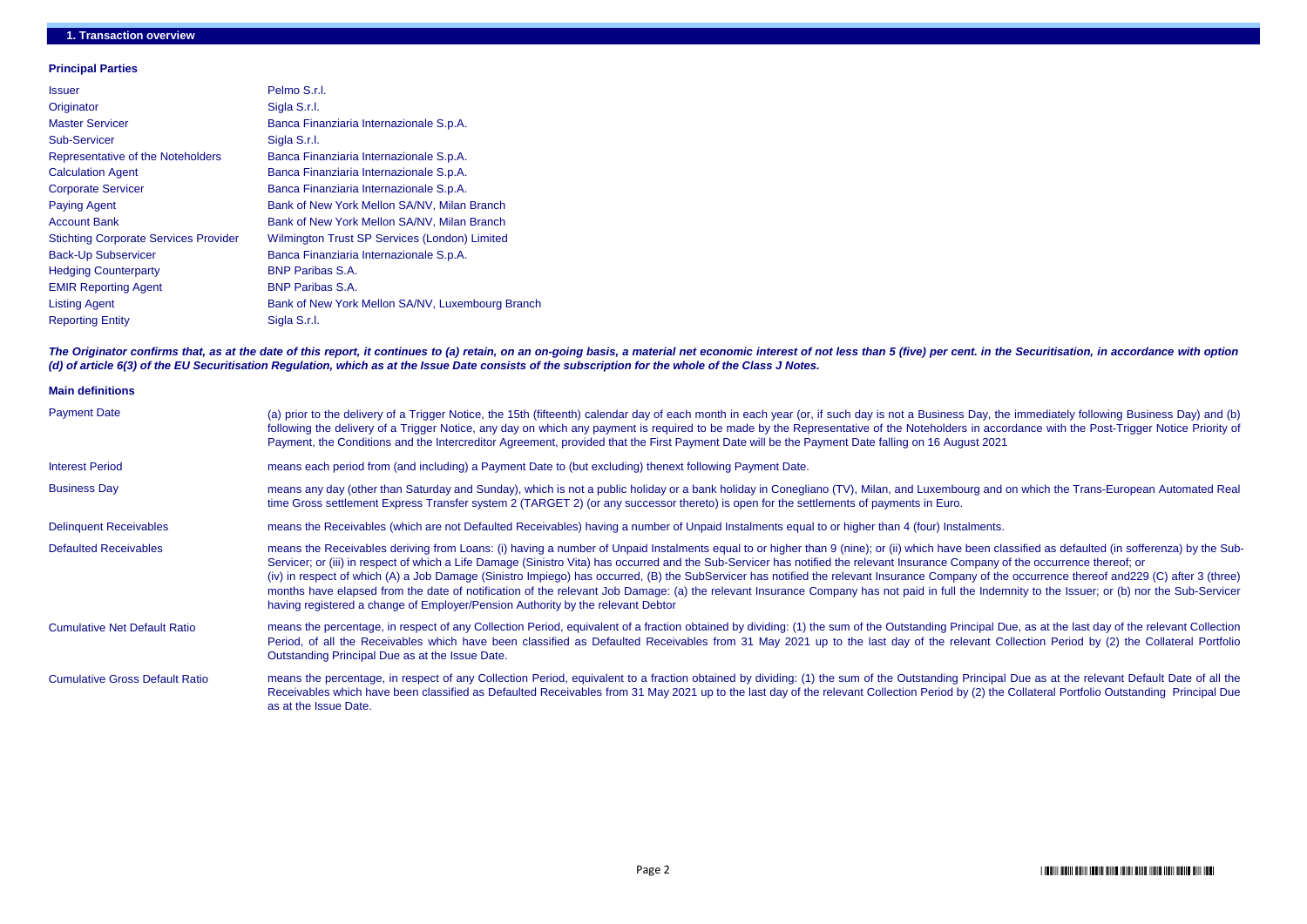#### **The Notes**

| <b>Classes</b>             | <b>Class A Notes</b> | <b>Class B Notes</b> | <b>Class C Notes</b> | <b>Class J Notes</b>   |
|----------------------------|----------------------|----------------------|----------------------|------------------------|
| <b>Maximum Amount</b>      | 177.200.000          | 16.600.000           | 6.300.000            | 10.500.000             |
| Currency                   | <b>EUR</b>           | <b>EUR</b>           | <b>EUR</b>           | <b>EUR</b>             |
| <b>Issue Date</b>          | 29 June 2021         | 29 June 2021         | 29 June 2021         | 29 June 2021           |
| <b>Final Maturity Date</b> | December 2036        | December 2036        | December 2036        | December 2036          |
| <b>ISIN Code</b>           | IT0005446999         | IT0005449399         | IT0005449407         | IT0005449415           |
| <b>Common Code</b>         | 235644185            | 235644240            | 235644355            | 235644452              |
| Denomination               | 100.000              | 100.000              | 100.000              | 100.000                |
| Type of amortisation       | Pass-through         | Pass-through         | Pass-through         | Pass-through           |
| Indexation                 | Euribor 1M           | Euribor 1M           | Euribor 1M           | <b>Variable Return</b> |
| Spread                     | 0,700%               | 1,200%               | 1,700%               | <b>NA</b>              |
| <b>Payment frequency</b>   | <b>Monthly</b>       | <b>Monthly</b>       | <b>Monthly</b>       | <b>Monthly</b>         |

#### **The Portfolio**

Assignment and/or payment delegation of one fifth of the salary and/or pension

Transfer Date: means, in relation to each Portfolio, the date from which the transfer thereof has legal effects, being the date specified as such in the relevant Transfer Agreement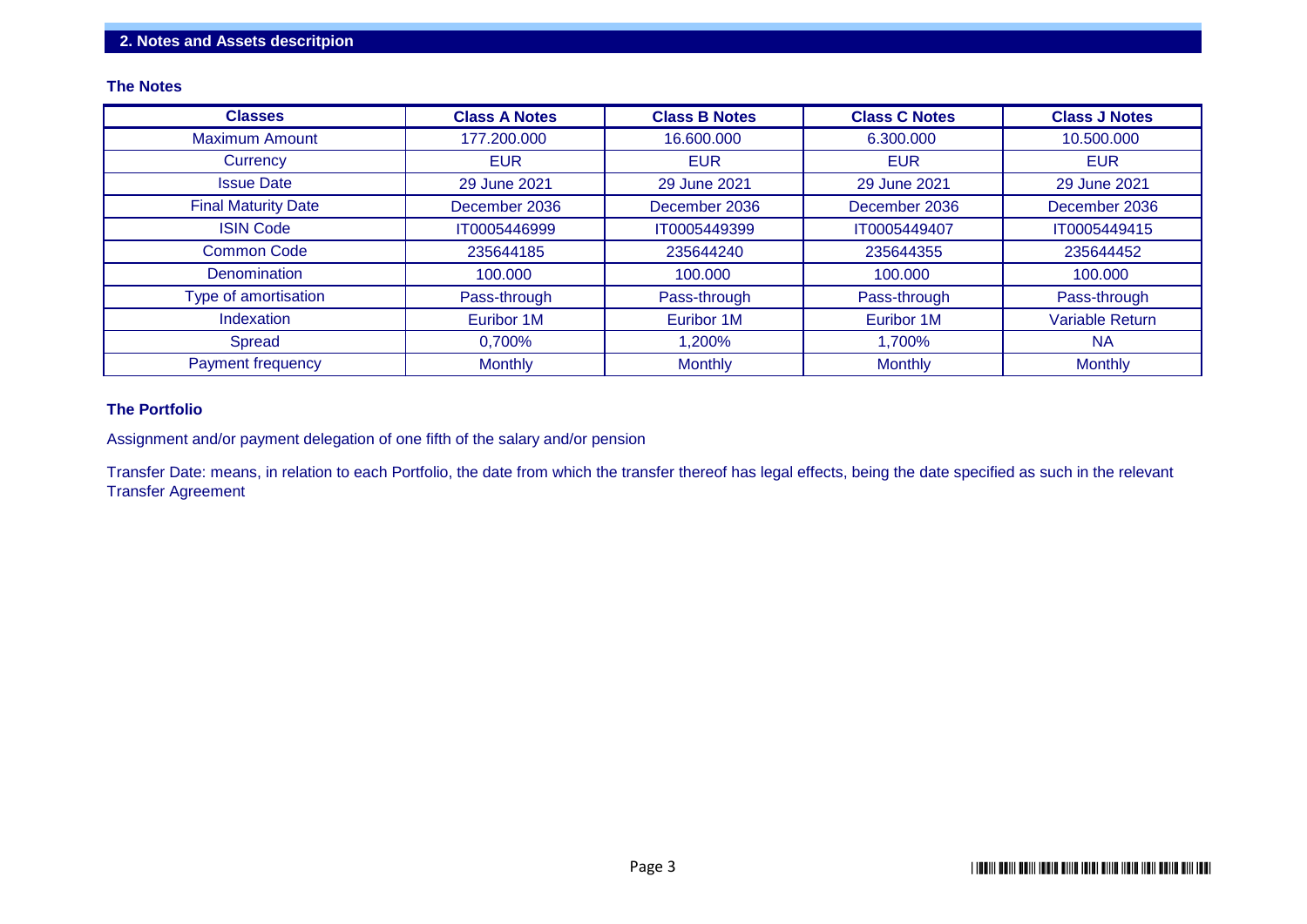|                        |            |                        | <b>Before payments</b>   |                        |                         | <b>Accrued</b> |                         | Payments     |           | After payments           |                        |             |  |
|------------------------|------------|------------------------|--------------------------|------------------------|-------------------------|----------------|-------------------------|--------------|-----------|--------------------------|------------------------|-------------|--|
| <b>Interest Period</b> |            | Payment<br><b>Date</b> | Outstanding<br>Principal | <b>Unpaid Interest</b> | <b>Rate of Interest</b> | <b>Days</b>    | <b>Accrued Interest</b> | Principal    | Interest  | Outstanding<br>Principal | <b>Unpaid Interest</b> | Pool factor |  |
| 29/06/2021             | 16/08/2021 | 16/08/2021             | 177.200.000,00           |                        | 0,145%                  | 48             | 34.258,67               | 4.561.287,48 | 34.258,67 | 172.638.712,52           | the c                  | 0,97425910  |  |
| 16/08/2021             | 15/09/2021 | 15/09/2021             | 172.638.712,52           |                        | 0,134%                  | 30             | 19.277,99               | 2.120.871,36 | 19.277,99 | 170.517.841,16           | a.                     | 0,96229030  |  |
| 15/09/2021             | 15/10/2021 | 15/10/2021             | 170.517.841,16           |                        | 0,143%                  | 30             | 20.320,04               | 2.281.680,36 | 20.320,04 | 168.236.160,80           | $\sim$                 | 0,94941400  |  |
| 15/10/2021             | 15/11/2021 | 15/11/2021             | 168.236.160,80           | $\sim$                 | 0,139%                  | 31             | 20.136,93               | 2.322.383,20 | 20.136,93 | 165.913.777,60           | the c                  | 0,93630800  |  |
| 15/11/2021             | 15/12/2021 | 15/12/2021             | 165.913.777,60           |                        | 0,126%                  | 30             | 17.420,95               | 2.301.367,28 | 17.420,95 | 163.612.410,32           |                        | 0,92332060  |  |
| 15/12/2021             | 17/01/2022 | 17/01/2022             | 163.612.410,32           |                        | 0,107%                  | 33             | 16.047,65               | 2.474.810,64 | 16.047,65 | 161.137.599,68           | a.                     | 0,90935440  |  |
| 17/01/2022             | 15/02/2022 | 15/02/2022             | 161.137.599,68           |                        | 0,132%                  | 29             | 17.134,30               | 2.178.213,28 | 17.134,30 | 158.959.386,40           | <b>Section</b>         | 0,89706200  |  |
| 15/02/2022             | 15/03/2022 | 15/03/2022             | 158.959.386,40           |                        | 0,143%                  | 28             | 17.679,82               | 2.380.823,76 | 17.679,82 | 156.578.562,64           | $\sim$                 | 0,88362620  |  |
| 15/03/2022             | 19/04/2022 | 19/04/2022             | 156.578.562,64           |                        | 0,152%                  | 35             | 23.138,83               | 2.649.157,72 | 23.138,83 | 153.929.404,92           | $\sim$                 | 0,86867610  |  |
| 19/04/2022             | 16/05/2022 | 16/05/2022             | 153.929.404,92           |                        | 0,157%                  | 27             | 18.125,19               | 2.292.347,80 | 18.125,19 | 151.637.057,12           |                        | 0,85573960  |  |
| 16/05/2022             | 15/06/2022 | 15/06/2022             | 151.637.057,12           | ×.                     | 0,156%                  | 30             | 19.712,82               | 2.439.618,72 | 19.712,82 | 149.197.438,40           | a.                     | 0,84197200  |  |
|                        |            |                        |                          |                        |                         |                |                         |              |           |                          |                        |             |  |
|                        |            |                        |                          |                        |                         |                |                         |              |           |                          |                        |             |  |
|                        |            |                        |                          |                        |                         |                |                         |              |           |                          |                        |             |  |
|                        |            |                        |                          |                        |                         |                |                         |              |           |                          |                        |             |  |
|                        |            |                        |                          |                        |                         |                |                         |              |           |                          |                        |             |  |
|                        |            |                        |                          |                        |                         |                |                         |              |           |                          |                        |             |  |
|                        |            |                        |                          |                        |                         |                |                         |              |           |                          |                        |             |  |
|                        |            |                        |                          |                        |                         |                |                         |              |           |                          |                        |             |  |
|                        |            |                        |                          |                        |                         |                |                         |              |           |                          |                        |             |  |
|                        |            |                        |                          |                        |                         |                |                         |              |           |                          |                        |             |  |
|                        |            |                        |                          |                        |                         |                |                         |              |           |                          |                        |             |  |
|                        |            |                        |                          |                        |                         |                |                         |              |           |                          |                        |             |  |
|                        |            |                        |                          |                        |                         |                |                         |              |           |                          |                        |             |  |
|                        |            |                        |                          |                        |                         |                |                         |              |           |                          |                        |             |  |
|                        |            |                        |                          |                        |                         |                |                         |              |           |                          |                        |             |  |
|                        |            |                        |                          |                        |                         |                |                         |              |           |                          |                        |             |  |
|                        |            |                        |                          |                        |                         |                |                         |              |           |                          |                        |             |  |
|                        |            |                        |                          |                        |                         |                |                         |              |           |                          |                        |             |  |
|                        |            |                        |                          |                        |                         |                |                         |              |           |                          |                        |             |  |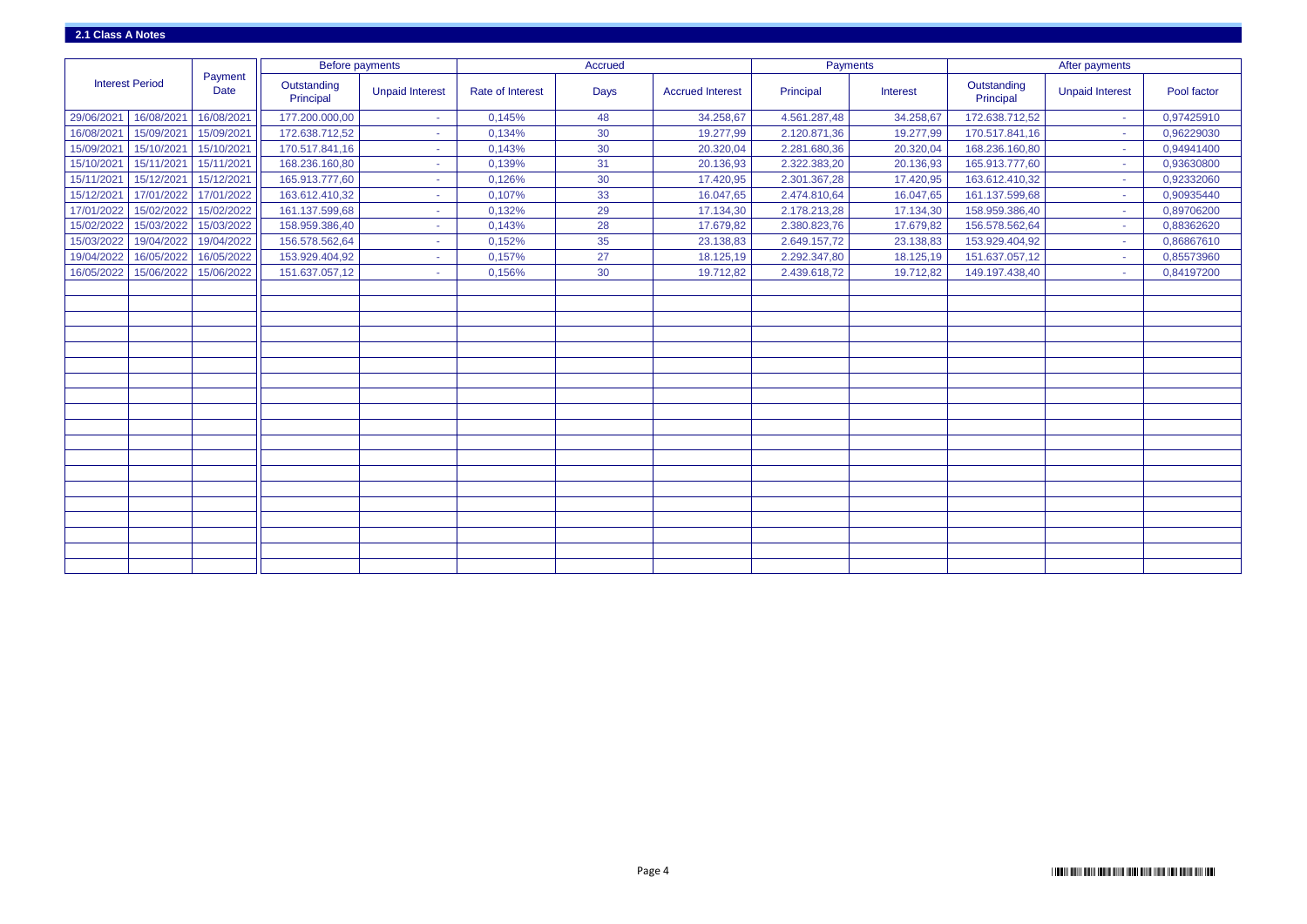|                        |            |                        | <b>Before payments</b>   |                        |                  | <b>Accrued</b> |                         | Payments   |           |                          | After payments         |             |
|------------------------|------------|------------------------|--------------------------|------------------------|------------------|----------------|-------------------------|------------|-----------|--------------------------|------------------------|-------------|
| <b>Interest Period</b> |            | Payment<br><b>Date</b> | Outstanding<br>Principal | <b>Unpaid Interest</b> | Rate of Interest | <b>Days</b>    | <b>Accrued Interest</b> | Principal  | Interest  | Outstanding<br>Principal | <b>Unpaid Interest</b> | Pool factor |
| 29/06/2021             | 16/08/2021 | 16/08/2021             | 16.600.000,00            |                        | 0,645%           | 48             | 14.276,00               | 427.298,94 | 14.276,00 | 16.172.701,06            | a.                     | 0,97425910  |
| 16/08/2021             | 15/09/2021 | 15/09/2021             | 16.172.701,06            |                        | 0,634%           | 30             | 8.544,58                | 198.682,08 | 8.544,58  | 15.974.018,98            |                        | 0,96229030  |
| 15/09/2021             | 15/10/2021 | 15/10/2021             | 15.974.018,98            |                        | 0,643%           | 30             | 8.559,41                | 213.746,58 | 8.559,41  | 15.760.272,40            | $\sim$                 | 0,94941400  |
| 15/10/2021             | 15/11/2021 | 15/11/2021             | 15.760.272,40            | ×.                     | 0,639%           | 31             | 8.672,09                | 217.559,60 | 8.672,09  | 15.542.712,80            | $\sim$                 | 0,93630800  |
| 15/11/2021             | 15/12/2021 | 15/12/2021             | 15.542.712,80            | $\sim$                 | 0,626%           | 30             | 8.108,12                | 215.590,84 | 8.108,12  | 15.327.121,96            | A.                     | 0,92332060  |
| 15/12/2021             | 17/01/2022 | 17/01/2022             | 15.327.121,96            |                        | 0,607%           | 33             | 8.528,27                | 231.838,92 | 8.528,27  | 15.095.283,04            | $\sim$                 | 0,90935440  |
| 17/01/2022             | 15/02/2022 | 15/02/2022             | 15.095.283,04            |                        | 0,632%           | 29             | 7.685,18                | 204.053,84 | 7.685,18  | 14.891.229,20            | ×.                     | 0,89706200  |
| 15/02/2022             | 15/03/2022 | 15/03/2022             | 14.891.229,20            |                        | 0,643%           | 28             | 7.447,27                | 223.034,28 | 7.447,27  | 14.668.194,92            | <b>Section</b>         | 0,88362620  |
| 15/03/2022             | 19/04/2022 | 19/04/2022             | 14.668.194,92            |                        | 0,652%           | 35             | 9.298,01                | 248.171,66 | 9.298,01  | 14.420.023,26            |                        | 0,86867610  |
| 19/04/2022             | 16/05/2022 | 16/05/2022             | 14.420.023,26            |                        | 0,657%           | 27             | 7.105,47                | 214.745,90 | 7.105,47  | 14.205.277,36            |                        | 0,85573960  |
| 16/05/2022             | 15/06/2022 | 15/06/2022             | 14.205.277,36            | $\sim$                 | 0,656%           | 30             | 7.765,55                | 228.542,16 | 7.765,55  | 13.976.735,20            | a.                     | 0,84197200  |
|                        |            |                        |                          |                        |                  |                |                         |            |           |                          |                        |             |
|                        |            |                        |                          |                        |                  |                |                         |            |           |                          |                        |             |
|                        |            |                        |                          |                        |                  |                |                         |            |           |                          |                        |             |
|                        |            |                        |                          |                        |                  |                |                         |            |           |                          |                        |             |
|                        |            |                        |                          |                        |                  |                |                         |            |           |                          |                        |             |
|                        |            |                        |                          |                        |                  |                |                         |            |           |                          |                        |             |
|                        |            |                        |                          |                        |                  |                |                         |            |           |                          |                        |             |
|                        |            |                        |                          |                        |                  |                |                         |            |           |                          |                        |             |
|                        |            |                        |                          |                        |                  |                |                         |            |           |                          |                        |             |
|                        |            |                        |                          |                        |                  |                |                         |            |           |                          |                        |             |
|                        |            |                        |                          |                        |                  |                |                         |            |           |                          |                        |             |
|                        |            |                        |                          |                        |                  |                |                         |            |           |                          |                        |             |
|                        |            |                        |                          |                        |                  |                |                         |            |           |                          |                        |             |
|                        |            |                        |                          |                        |                  |                |                         |            |           |                          |                        |             |
|                        |            |                        |                          |                        |                  |                |                         |            |           |                          |                        |             |
|                        |            |                        |                          |                        |                  |                |                         |            |           |                          |                        |             |
|                        |            |                        |                          |                        |                  |                |                         |            |           |                          |                        |             |
|                        |            |                        |                          |                        |                  |                |                         |            |           |                          |                        |             |
|                        |            |                        |                          |                        |                  |                |                         |            |           |                          |                        |             |
|                        |            |                        |                          |                        |                  |                |                         |            |           |                          |                        |             |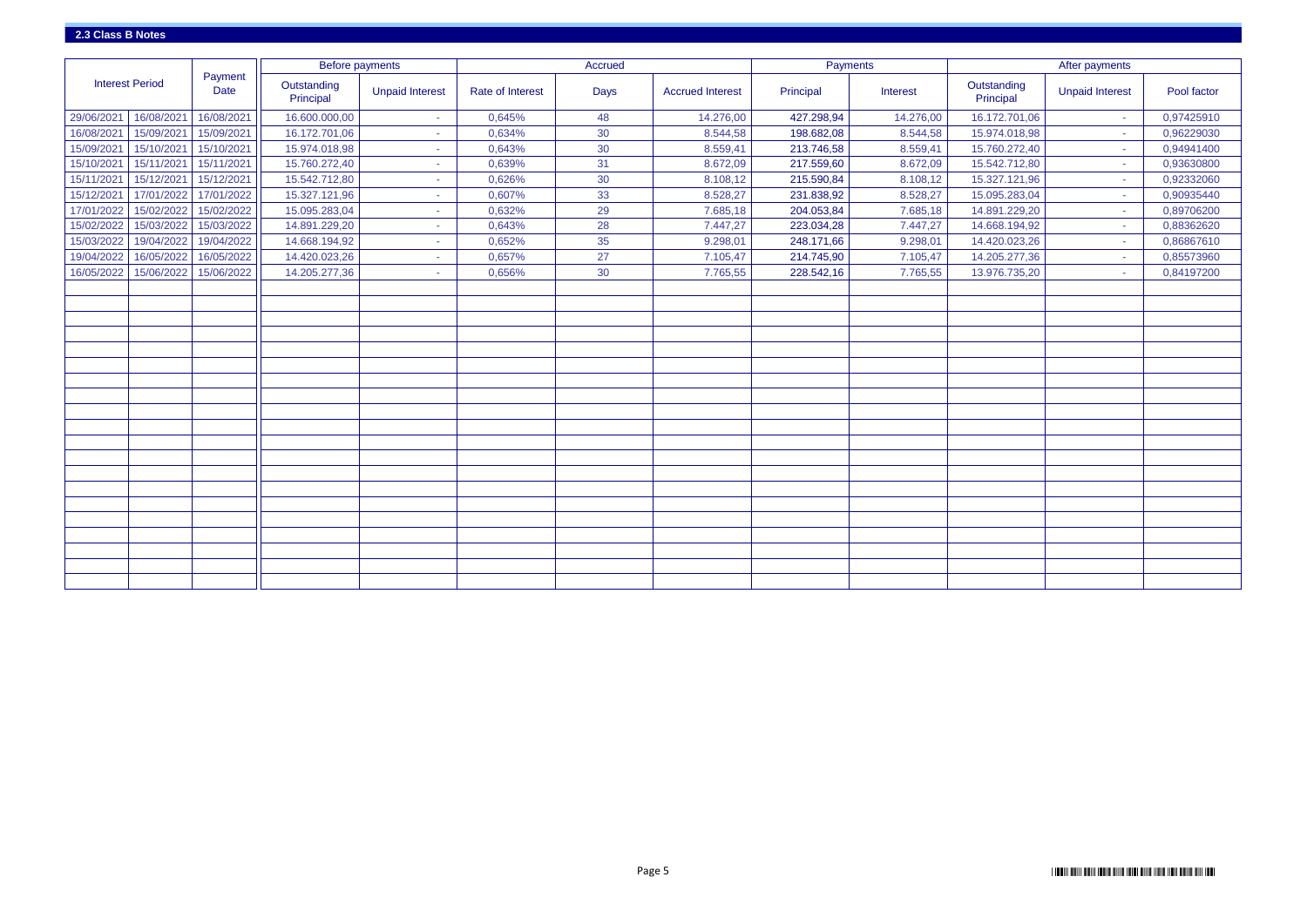|            |                        |                        |                          | <b>Before payments</b> |                  | Accrued     |                         | Payments   |          |                          | After payments         |             |
|------------|------------------------|------------------------|--------------------------|------------------------|------------------|-------------|-------------------------|------------|----------|--------------------------|------------------------|-------------|
|            | <b>Interest Period</b> | Payment<br><b>Date</b> | Outstanding<br>Principal | <b>Unpaid Interest</b> | Rate of Interest | <b>Days</b> | <b>Accrued Interest</b> | Principal  | Interest | Outstanding<br>Principal | <b>Unpaid Interest</b> | Pool factor |
| 29/06/2021 | 16/08/2021             | 16/08/2021             | 6.300.000,00             |                        | 1,145%           | 48          | 9.618,00                | 162.167,67 | 9.618,00 | 6.137.832,33             | $\sim$                 | 0,97425910  |
| 16/08/2021 | 15/09/2021             | 15/09/2021             | 6.137.832,33             |                        | 1,134%           | 30          | 5.800,25                | 75.403,44  | 5.800,25 | 6.062.428,89             |                        | 0,96229030  |
| 15/09/2021 | 15/10/2021             | 15/10/2021             | 6.062.428,89             |                        | 1,143%           | 30          | 5.774,46                | 81.120,69  | 5.774,46 | 5.981.308,20             | $\sim$                 | 0,94941400  |
| 15/10/2021 | 15/11/2021             | 15/11/2021             | 5.981.308,20             | ÷                      | 1,139%           | 31          | 5.866,50                | 82.567,80  | 5.866,50 | 5.898.740,40             | $\sim$                 | 0,93630800  |
| 15/11/2021 | 15/12/2021             | 15/12/2021             | 5.898.740,40             | $\sim$                 | 1,126%           | 30          | 5.534,98                | 81.820,62  | 5.534,98 | 5.816.919,78             | $\sim$                 | 0,92332060  |
| 15/12/2021 | 17/01/2022             | 17/01/2022             | 5.816.919,78             |                        | 1,107%           | 33          | 5.902,72                | 87.987,06  | 5.902,72 | 5.728.932,72             | $\sim$                 | 0,90935440  |
| 17/01/2022 | 15/02/2022             | 15/02/2022             | 5.728.932,72             |                        | 1,132%           | 29          | 5.224,15                | 77.442,12  | 5.224,15 | 5.651.490,60             | $\sim$                 | 0,89706200  |
| 15/02/2022 | 15/03/2022             | 15/03/2022             | 5.651.490,60             |                        | 1,143%           | 28          | 5.024,18                | 84.645,54  | 5.024,18 | 5.566.845,06             | <b>COL</b>             | 0,88362620  |
| 15/03/2022 | 19/04/2022             | 19/04/2022             | 5.566.845,06             |                        | 1,152%           | 35          | 6.234,87                | 94.185,63  | 6.234,87 | 5.472.659,43             |                        | 0,86867610  |
| 19/04/2022 | 16/05/2022             | 16/05/2022             | 5.472.659,43             |                        | 1,157%           | 27          | 4.748,90                | 81.499,95  | 4.748,90 | 5.391.159,48             |                        | 0,85573960  |
| 16/05/2022 | 15/06/2022             | 15/06/2022             | 5.391.159,48             |                        | 1,156%           | 30          | 5.193,48                | 86.735,88  | 5.193,48 | 5.304.423,60             | $\sim$                 | 0,84197200  |
|            |                        |                        |                          |                        |                  |             |                         |            |          |                          |                        |             |
|            |                        |                        |                          |                        |                  |             |                         |            |          |                          |                        |             |
|            |                        |                        |                          |                        |                  |             |                         |            |          |                          |                        |             |
|            |                        |                        |                          |                        |                  |             |                         |            |          |                          |                        |             |
|            |                        |                        |                          |                        |                  |             |                         |            |          |                          |                        |             |
|            |                        |                        |                          |                        |                  |             |                         |            |          |                          |                        |             |
|            |                        |                        |                          |                        |                  |             |                         |            |          |                          |                        |             |
|            |                        |                        |                          |                        |                  |             |                         |            |          |                          |                        |             |
|            |                        |                        |                          |                        |                  |             |                         |            |          |                          |                        |             |
|            |                        |                        |                          |                        |                  |             |                         |            |          |                          |                        |             |
|            |                        |                        |                          |                        |                  |             |                         |            |          |                          |                        |             |
|            |                        |                        |                          |                        |                  |             |                         |            |          |                          |                        |             |
|            |                        |                        |                          |                        |                  |             |                         |            |          |                          |                        |             |
|            |                        |                        |                          |                        |                  |             |                         |            |          |                          |                        |             |
|            |                        |                        |                          |                        |                  |             |                         |            |          |                          |                        |             |
|            |                        |                        |                          |                        |                  |             |                         |            |          |                          |                        |             |
|            |                        |                        |                          |                        |                  |             |                         |            |          |                          |                        |             |
|            |                        |                        |                          |                        |                  |             |                         |            |          |                          |                        |             |
|            |                        |                        |                          |                        |                  |             |                         |            |          |                          |                        |             |
|            |                        |                        |                          |                        |                  |             |                         |            |          |                          |                        |             |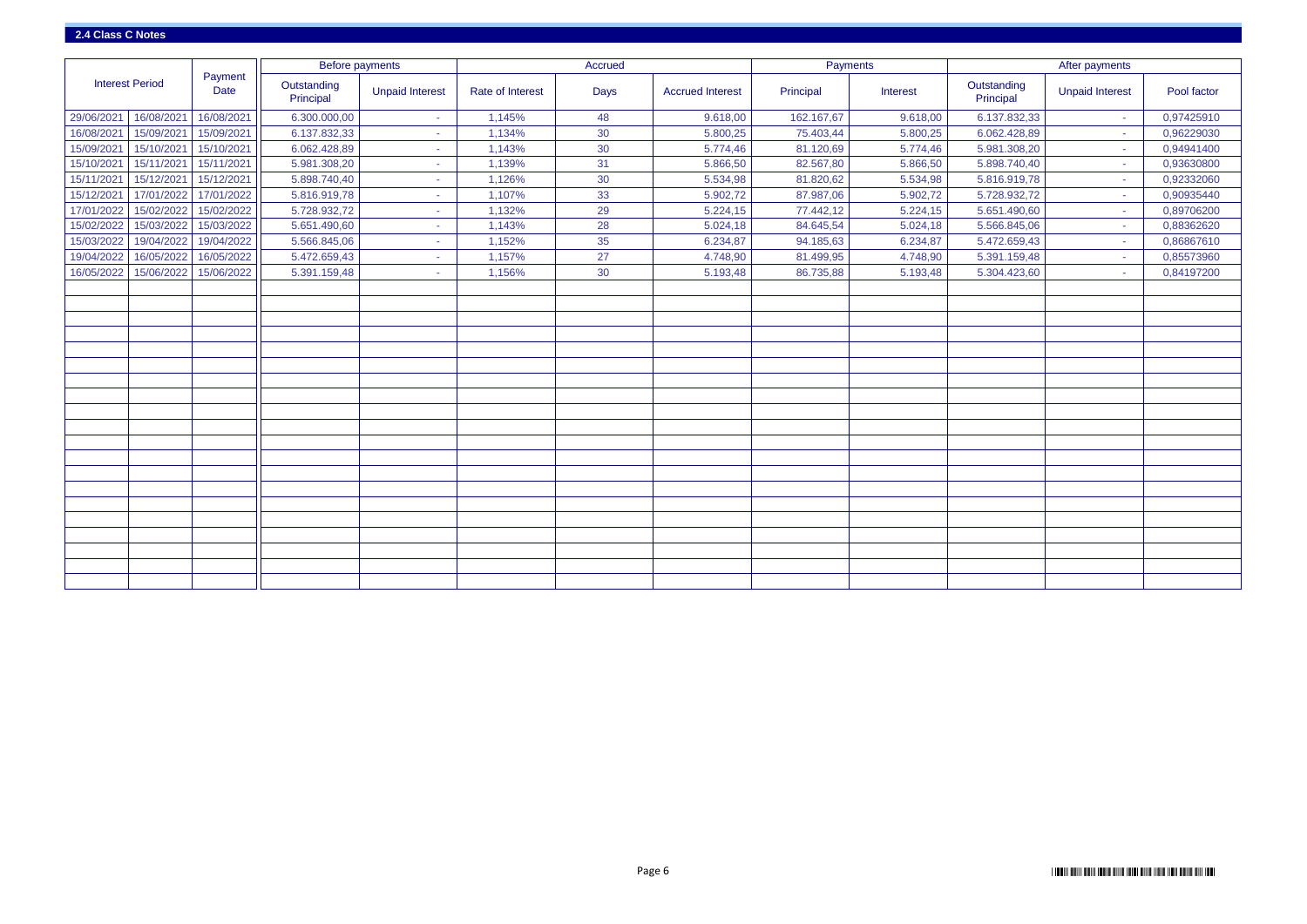|                        |            |                        | <b>Before payments</b>   | Payments                 |            | After payments               |             |  |  |
|------------------------|------------|------------------------|--------------------------|--------------------------|------------|------------------------------|-------------|--|--|
| <b>Interest Period</b> |            | Payment<br><b>Date</b> | Outstanding<br>Principal | Principal                | Interest   | <b>Outstanding Principal</b> | Pool factor |  |  |
| 29/06/2021             | 16/08/2021 | 16/08/2021             | 10.500.000,00            | $\sim$                   | 780.010,69 | 10.500.000,00                | 1,00000000  |  |  |
| 16/08/2021             | 15/09/2021 | 15/09/2021             | 10.500.000,00            |                          | 528.837,18 | 10.500.000,00                | 1,00000000  |  |  |
| 15/09/2021             | 15/10/2021 | 15/10/2021             | 10.500.000,00            |                          | 605.997,22 | 10.500.000,00                | 1,00000000  |  |  |
| 15/10/2021             | 15/11/2021 | 15/11/2021             | 10.500.000,00            |                          | 473.600,32 | 10.500.000,00                | 1,00000000  |  |  |
| 15/11/2021             | 15/12/2021 | 15/12/2021             | 10.500.000,00            | ٠                        | 661.628,20 | 10.500.000,00                | 1,00000000  |  |  |
| 15/12/2021             | 17/01/2022 | 17/01/2022             | 10.500.000,00            | $\overline{\phantom{a}}$ | 340.886,31 | 10.500.000,00                | 1,00000000  |  |  |
| 17/01/2022             | 15/02/2022 | 15/02/2022             | 10.500.000,00            |                          | 417.496,66 | 10.500.000,00                | 1,00000000  |  |  |
| 15/02/2022             | 15/03/2022 | 15/03/2022             | 10.500.000,00            | $\overline{\phantom{a}}$ | 505.697,53 | 10.500.000,00                | 1,00000000  |  |  |
| 15/03/2022             | 19/04/2022 | 19/04/2022             | 10.500.000,00            |                          | 574.304,94 | 10.500.000,00                | 1,00000000  |  |  |
| 19/04/2022             | 16/05/2022 | 16/05/2022             | 10.500.000,00            |                          | 203.575,75 | 10.500.000,00                | 1,00000000  |  |  |
| 16/05/2022             | 15/06/2022 | 15/06/2022             | 10.500.000,00            | $\sim$                   | 422.748,81 | 10.500.000,00                | 1,00000000  |  |  |
|                        |            |                        |                          |                          |            |                              |             |  |  |
|                        |            |                        |                          |                          |            |                              |             |  |  |
|                        |            |                        |                          |                          |            |                              |             |  |  |
|                        |            |                        |                          |                          |            |                              |             |  |  |
|                        |            |                        |                          |                          |            |                              |             |  |  |
|                        |            |                        |                          |                          |            |                              |             |  |  |
|                        |            |                        |                          |                          |            |                              |             |  |  |
|                        |            |                        |                          |                          |            |                              |             |  |  |
|                        |            |                        |                          |                          |            |                              |             |  |  |
|                        |            |                        |                          |                          |            |                              |             |  |  |
|                        |            |                        |                          |                          |            |                              |             |  |  |
|                        |            |                        |                          |                          |            |                              |             |  |  |
|                        |            |                        |                          |                          |            |                              |             |  |  |
|                        |            |                        |                          |                          |            |                              |             |  |  |
|                        |            |                        |                          |                          |            |                              |             |  |  |
|                        |            |                        |                          |                          |            |                              |             |  |  |
|                        |            |                        |                          |                          |            |                              |             |  |  |
|                        |            |                        |                          |                          |            |                              |             |  |  |
|                        |            |                        |                          |                          |            |                              |             |  |  |
|                        |            |                        |                          |                          |            |                              |             |  |  |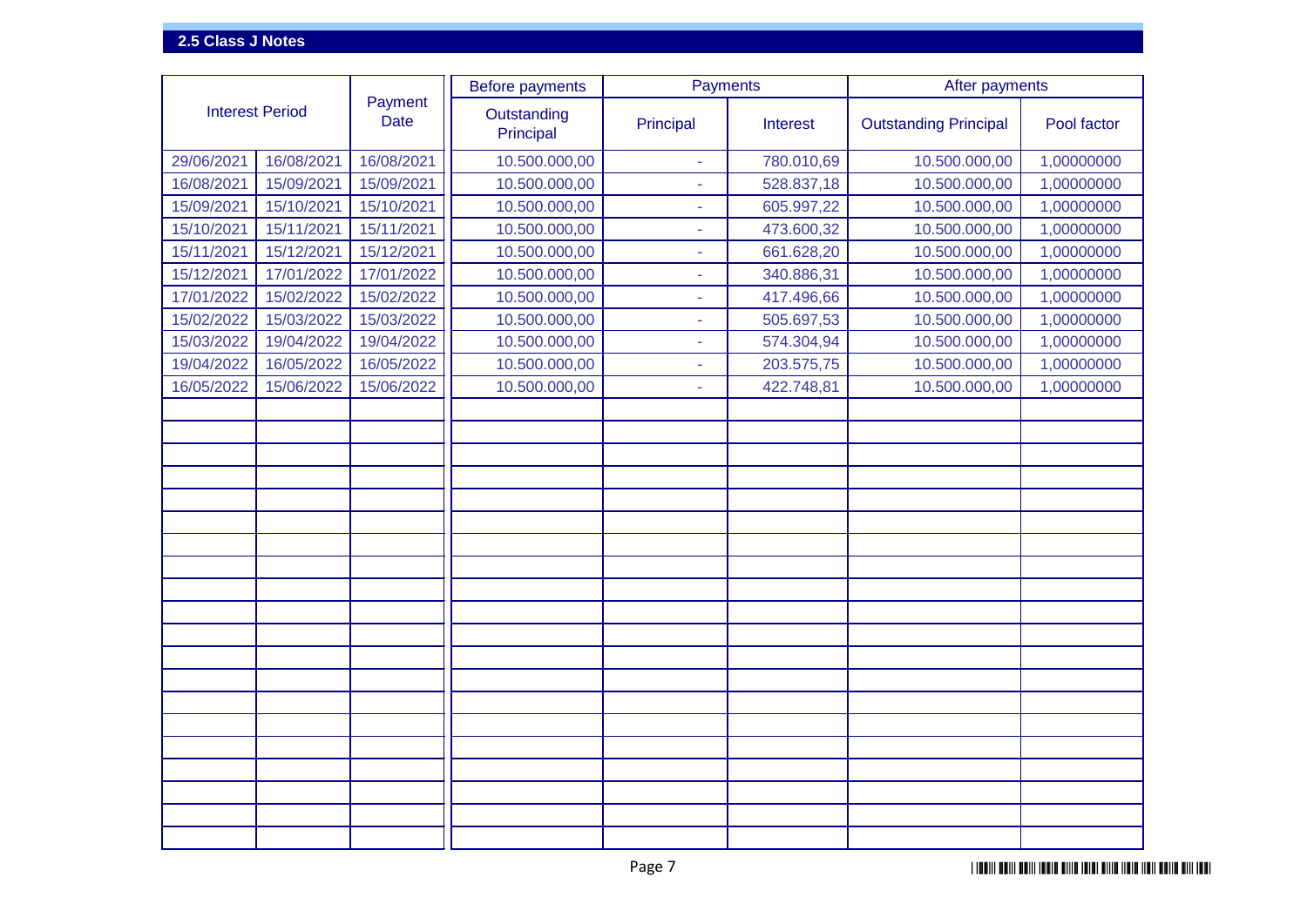|                          |            | Instalments  |              | Prepayments  |          | <b>Recoveries</b> |                 |           | <b>Repurchase (Defaulted</b><br>Receivables) | Receivables) | Repurchase (other than Defaulted |        |                                            |
|--------------------------|------------|--------------|--------------|--------------|----------|-------------------|-----------------|-----------|----------------------------------------------|--------------|----------------------------------|--------|--------------------------------------------|
| <b>Collection Period</b> |            | Principal    | Interest     | Principal    | Interest | Principal         | <b>Interest</b> | Principal | Interest                                     | Principal    | Interest                         | Other  | <b>Total Collections</b><br>and Recoveries |
| 01/06/2021               | 31/07/2021 | 3.613.644,39 | 1.417.798,84 | 1.001.417,94 | 5.134,69 | 110.971,81        | 193,37          | $\sim$    | $\blacksquare$                               | $\sim$       | $\sim$                           | $\sim$ | 6.149.161,04                               |
| 01/08/202                | 31/08/2021 | 1.770.309,62 | 683.074,43   | 385.188,68   | 2.149,59 | 164.452,35        | 489,19          | <b>м.</b> | $\blacksquare$                               | ж.,          | $\sim$                           | $\sim$ | 3.005.663,86                               |
| 01/09/202                | 30/09/2021 | 1.802.225,22 | 690.785,85   | 598.233,91   | 2.053,04 | 181.845,56        | 627,76          | <b>м.</b> | ٠                                            | $\sim$       | ٠                                | $\sim$ | 3.275.771,34                               |
| 01/10/202                | 31/10/2021 | 1.770.184,15 | 668.188,49   | 587.852,89   | 2.739,60 | 148.047,39        | 2.310,68        | ۰.        | ÷                                            | ۰.           | $\sim$                           | $\sim$ | 3.179.323,20                               |
| 01/11/202                | 30/11/2021 | 1.783.094,03 | 668.048,30   | 631.664,05   | 2.952,95 | 260.223,53        | 1.235,08        | on the    | $\sim$                                       | ×.           | $\sim$                           | $\sim$ | 3.347.217,94                               |
| 01/12/2021               | 31/12/2021 | 1.872.795,97 | 687.134,47   | 540.288,98   | 2.367,90 | 119.063,61        | 450,00          | ÷         | $\sim$                                       | $\sim$       | $\sim$                           | $\sim$ | 3.222.100,93                               |
| 01/01/202                | 31/01/2022 | 1.635.478,18 | 600.330,02   | 573.426,44   | 2.660,54 | 140.320,80        | 1.316,52        | ÷.        | $\blacksquare$                               | ÷            | $\sim$                           | $\sim$ | 2.953.532,50                               |
| 01/02/2022               | 28/02/2022 | 1.724.555,60 | 618.668,90   | 652.228,79   | 2.273,39 | 276.291,97        | 501,57          | ÷         | $\sim$                                       | $\sim$       | $\sim$                           | $\sim$ | 3.274.520,22                               |
| 01/03/2022               | 31/03/2022 | 1.828.547,36 | 651.728,90   | 957.849,05   | 3.925,75 | 230.895,70        | 1.621,88        | ÷         | ÷                                            | ÷            | $\sim$                           | $\sim$ | 3.674.568,64                               |
| 01/04/2022               | 30/04/2022 | 1.680.074,26 | 588.797,25   | 417.363,76   | 1.634,28 | 178.773,70        | 2.717,56        | н.        | $\sim$                                       | $\sim$       | $\sim$                           | $\sim$ | 2.869.360,81                               |
| 01/05/2022               | 31/05/2022 | 1.786.117,66 | 621.211,08   | 645.894,40   | 2.946,66 | 203.770,40        | 2.822,44        | <b>м.</b> | $\sim$                                       | $\sim$       | $\sim$                           | $\sim$ | 3.262.762,64                               |
|                          |            |              |              |              |          |                   |                 |           |                                              |              |                                  |        |                                            |
|                          |            |              |              |              |          |                   |                 |           |                                              |              |                                  |        |                                            |
|                          |            |              |              |              |          |                   |                 |           |                                              |              |                                  |        |                                            |
|                          |            |              |              |              |          |                   |                 |           |                                              |              |                                  |        |                                            |
|                          |            |              |              |              |          |                   |                 |           |                                              |              |                                  |        |                                            |
|                          |            |              |              |              |          |                   |                 |           |                                              |              |                                  |        |                                            |
|                          |            |              |              |              |          |                   |                 |           |                                              |              |                                  |        |                                            |
|                          |            |              |              |              |          |                   |                 |           |                                              |              |                                  |        |                                            |
|                          |            |              |              |              |          |                   |                 |           |                                              |              |                                  |        |                                            |
|                          |            |              |              |              |          |                   |                 |           |                                              |              |                                  |        |                                            |
|                          |            |              |              |              |          |                   |                 |           |                                              |              |                                  |        |                                            |
|                          |            |              |              |              |          |                   |                 |           |                                              |              |                                  |        |                                            |
|                          |            |              |              |              |          |                   |                 |           |                                              |              |                                  |        |                                            |
|                          |            |              |              |              |          |                   |                 |           |                                              |              |                                  |        |                                            |
|                          |            |              |              |              |          |                   |                 |           |                                              |              |                                  |        |                                            |
|                          |            |              |              |              |          |                   |                 |           |                                              |              |                                  |        |                                            |
|                          |            |              |              |              |          |                   |                 |           |                                              |              |                                  |        |                                            |
|                          |            |              |              |              |          |                   |                 |           |                                              |              |                                  |        |                                            |
|                          |            |              |              |              |          |                   |                 |           |                                              |              |                                  |        |                                            |
|                          |            |              |              |              |          |                   |                 |           |                                              |              |                                  |        |                                            |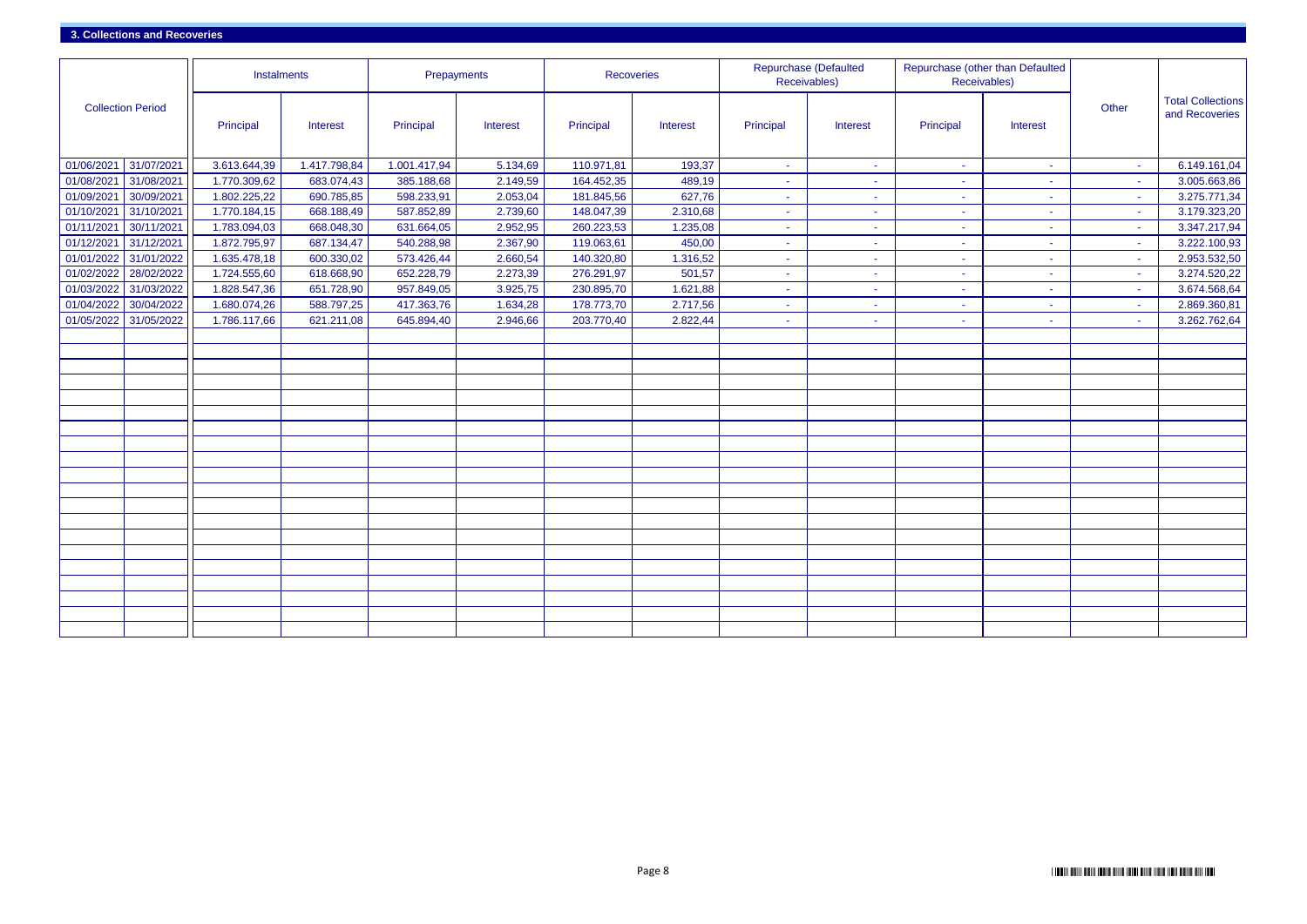|            | <b>Collection Period</b> | all Collections and<br>Recoveries in<br>respect of the<br>Receivables | all amounts received by the Issuer<br>from the Originator pursuant to the<br><b>Master Receivables Purchase</b><br>Agreement and the Warranty and<br>Indemnity Agreement in respect of<br>the immediately preceding<br>preceding Collection Period; | the amount credited to the<br>Collection Account on the<br>immediately preceding<br>Payment Date under items<br>(xvii) and (xix) of the Pre<br><b>Trigger Notice Priority of</b><br>Payments and item (xv) of<br>the Post Trigger Notice<br><b>Priority of Payments</b> | any revenues and other<br>amounts matured or deriving<br>from the realisation,<br>liquidation and any other<br>proceeds on maturity of any<br>Eligible Investments and<br>credited to the Payments<br>Account, 2 (two) Business<br>Days prior to such Payment<br>Date; | any amount due and payable to the Issuer by the<br>Hedging Counterparty under the relevant Hedging<br>Agreement on such Payment Date (if any) other than any<br><b>Collateral Amounts and any collateral</b><br>payable or transferable (as the case may be) under the<br>Hedging Agreement, which will not be available to the<br>Issuer to make payments to its creditors generally, but<br>may only be applied in accordance with the provisions of<br>the Cash Allocation, Management and Payments<br>Agreement in respect of the Collateral Account; | all amounts (other than the<br>amounts already allocated unde<br>other items of the Issuer<br>Available Funds) of interest<br>accrued (net of any withholding<br>or expenses, if due) and paid or<br>the Issuer's Accounts, other than<br>the Expenses Account, during<br>the immediately preceding<br><b>Collection Period; t</b> | all the proceeds deriving<br>from the sale (in whole o<br>in part), if any, of the<br>Portfolio and/or of other<br>components of the<br><b>Issuer's Segregated</b><br>Assets, in accordance<br>with the provisions of the<br><b>Transaction Documents:</b> | all the proceeds deriving<br>from the sale, if any, of<br>individual Receivables in<br>accordance with the<br>provisions of the<br><b>Transaction Documents i</b><br>respect of the immediately<br>preceding Collection<br>Period; | any amounts (other than<br>the amounts already<br>allocated under other<br>items of the Issuer<br>Available Funds) received<br>by the Issuer from any<br>party to the Transaction<br>Documents during the<br>immediately preceding<br><b>Collection Period;</b> | the Cash Reserve Target<br>Amount as at the<br>immediately preceding<br>Payment Date standing to<br>the credit of the Cash<br>Reserve Account or, in<br>respect of the first<br>Payment Date, the Cash<br><b>Reserve Initial Amount.</b> | <b>Issuer Available</b><br>Funds |
|------------|--------------------------|-----------------------------------------------------------------------|-----------------------------------------------------------------------------------------------------------------------------------------------------------------------------------------------------------------------------------------------------|-------------------------------------------------------------------------------------------------------------------------------------------------------------------------------------------------------------------------------------------------------------------------|------------------------------------------------------------------------------------------------------------------------------------------------------------------------------------------------------------------------------------------------------------------------|-----------------------------------------------------------------------------------------------------------------------------------------------------------------------------------------------------------------------------------------------------------------------------------------------------------------------------------------------------------------------------------------------------------------------------------------------------------------------------------------------------------------------------------------------------------|------------------------------------------------------------------------------------------------------------------------------------------------------------------------------------------------------------------------------------------------------------------------------------------------------------------------------------|------------------------------------------------------------------------------------------------------------------------------------------------------------------------------------------------------------------------------------------------------------|------------------------------------------------------------------------------------------------------------------------------------------------------------------------------------------------------------------------------------|-----------------------------------------------------------------------------------------------------------------------------------------------------------------------------------------------------------------------------------------------------------------|------------------------------------------------------------------------------------------------------------------------------------------------------------------------------------------------------------------------------------------|----------------------------------|
| 01/06/2021 | 31/07/2021               | 6.149.161,04                                                          | $\sim$                                                                                                                                                                                                                                              | $\sim$ $-$                                                                                                                                                                                                                                                              | $\sim$                                                                                                                                                                                                                                                                 |                                                                                                                                                                                                                                                                                                                                                                                                                                                                                                                                                           | $\sim$                                                                                                                                                                                                                                                                                                                             |                                                                                                                                                                                                                                                            |                                                                                                                                                                                                                                    | <b>College</b>                                                                                                                                                                                                                                                  | 2.085.000,00                                                                                                                                                                                                                             | 8.234.161,04                     |
| 01/08/2021 | 31/08/2021               | 3.005.663,86                                                          |                                                                                                                                                                                                                                                     | $\sim 10^{-1}$                                                                                                                                                                                                                                                          | $\sim$                                                                                                                                                                                                                                                                 |                                                                                                                                                                                                                                                                                                                                                                                                                                                                                                                                                           | <b>COL</b>                                                                                                                                                                                                                                                                                                                         |                                                                                                                                                                                                                                                            |                                                                                                                                                                                                                                    | 7,47                                                                                                                                                                                                                                                            | 2.085.000,00                                                                                                                                                                                                                             | 5.090.671,33                     |
| 01/09/2021 | 30/09/2021               | 3.275.771,34                                                          | $\sim$                                                                                                                                                                                                                                              | <b>Contract</b>                                                                                                                                                                                                                                                         | $\sim$                                                                                                                                                                                                                                                                 |                                                                                                                                                                                                                                                                                                                                                                                                                                                                                                                                                           | <b>COL</b>                                                                                                                                                                                                                                                                                                                         | <b>COL</b>                                                                                                                                                                                                                                                 |                                                                                                                                                                                                                                    | 4,20                                                                                                                                                                                                                                                            | 2.085.000,00                                                                                                                                                                                                                             | 5.360.775,54                     |
| 01/10/2021 | 31/10/2021               | 3.179.323,20                                                          | $\sim$                                                                                                                                                                                                                                              | <b>Contract</b>                                                                                                                                                                                                                                                         | <b>Contract</b>                                                                                                                                                                                                                                                        |                                                                                                                                                                                                                                                                                                                                                                                                                                                                                                                                                           | <b>COL</b>                                                                                                                                                                                                                                                                                                                         | <b>Contract</b>                                                                                                                                                                                                                                            |                                                                                                                                                                                                                                    | 6,85                                                                                                                                                                                                                                                            | 2.085.000,00                                                                                                                                                                                                                             | 5.264.330,05                     |
| 01/11/2021 | 30/11/2021               | 3.347.217,94                                                          | $\sim$                                                                                                                                                                                                                                              | $\sim$                                                                                                                                                                                                                                                                  | $\sim$                                                                                                                                                                                                                                                                 | <b>Contract</b>                                                                                                                                                                                                                                                                                                                                                                                                                                                                                                                                           | $\sim$                                                                                                                                                                                                                                                                                                                             | <b>Contract</b>                                                                                                                                                                                                                                            |                                                                                                                                                                                                                                    | 7,02                                                                                                                                                                                                                                                            | 2.085.000,00                                                                                                                                                                                                                             | 5.432.224,96                     |
| 01/12/2021 | 31/12/2021               | 3.222.100,93                                                          | $\sim$                                                                                                                                                                                                                                              | <b>Contract</b>                                                                                                                                                                                                                                                         | $\sim$                                                                                                                                                                                                                                                                 |                                                                                                                                                                                                                                                                                                                                                                                                                                                                                                                                                           | $\sim$                                                                                                                                                                                                                                                                                                                             | $\sim$                                                                                                                                                                                                                                                     |                                                                                                                                                                                                                                    | 4,07                                                                                                                                                                                                                                                            | 2.085.000,00                                                                                                                                                                                                                             | 5.307.105,00                     |
| 01/01/2022 | 31/01/2022               | 2.953.532,50                                                          | $\sim$                                                                                                                                                                                                                                              | $\sim$ $-$                                                                                                                                                                                                                                                              | $\sim$                                                                                                                                                                                                                                                                 | $\sim$                                                                                                                                                                                                                                                                                                                                                                                                                                                                                                                                                    | $\sim$                                                                                                                                                                                                                                                                                                                             | $\sim$                                                                                                                                                                                                                                                     |                                                                                                                                                                                                                                    | 19,27                                                                                                                                                                                                                                                           | 2.085.000,00                                                                                                                                                                                                                             | 5.038.551,77                     |
| 01/02/2022 | 28/02/2022               | 3.274.520,22                                                          | $\sim$                                                                                                                                                                                                                                              | $\sim$ $-$                                                                                                                                                                                                                                                              | $\sim$                                                                                                                                                                                                                                                                 |                                                                                                                                                                                                                                                                                                                                                                                                                                                                                                                                                           | $\sim$                                                                                                                                                                                                                                                                                                                             | $\sim$                                                                                                                                                                                                                                                     |                                                                                                                                                                                                                                    | 15,13                                                                                                                                                                                                                                                           | 2.085.000,00                                                                                                                                                                                                                             | 5.359.535,35                     |
| 01/03/2022 | 31/03/2022               | 3.674.568,64                                                          |                                                                                                                                                                                                                                                     | <b>Section</b>                                                                                                                                                                                                                                                          | $\sim$                                                                                                                                                                                                                                                                 |                                                                                                                                                                                                                                                                                                                                                                                                                                                                                                                                                           | <b>COL</b>                                                                                                                                                                                                                                                                                                                         |                                                                                                                                                                                                                                                            |                                                                                                                                                                                                                                    | 6,53                                                                                                                                                                                                                                                            | 2.085.000,00                                                                                                                                                                                                                             | 5.759.575,17                     |
| 01/04/2022 | 30/04/2022               | 2.869.360,81                                                          | $\sim$                                                                                                                                                                                                                                              | <b>Contract</b>                                                                                                                                                                                                                                                         | $\sim$                                                                                                                                                                                                                                                                 |                                                                                                                                                                                                                                                                                                                                                                                                                                                                                                                                                           | <b>COL</b>                                                                                                                                                                                                                                                                                                                         |                                                                                                                                                                                                                                                            |                                                                                                                                                                                                                                    | 10,88                                                                                                                                                                                                                                                           | 2.085.000,00                                                                                                                                                                                                                             | 4.954.371,69                     |
|            | 01/05/2022 31/05/2022    | 3.262.762,64                                                          | - 1                                                                                                                                                                                                                                                 | <b>COL</b>                                                                                                                                                                                                                                                              | $\sim$                                                                                                                                                                                                                                                                 |                                                                                                                                                                                                                                                                                                                                                                                                                                                                                                                                                           | <b>College</b>                                                                                                                                                                                                                                                                                                                     | and the                                                                                                                                                                                                                                                    |                                                                                                                                                                                                                                    | 12,86                                                                                                                                                                                                                                                           | 2.085.000,00                                                                                                                                                                                                                             | 5.347.775,50                     |
|            |                          |                                                                       |                                                                                                                                                                                                                                                     |                                                                                                                                                                                                                                                                         |                                                                                                                                                                                                                                                                        |                                                                                                                                                                                                                                                                                                                                                                                                                                                                                                                                                           |                                                                                                                                                                                                                                                                                                                                    |                                                                                                                                                                                                                                                            |                                                                                                                                                                                                                                    |                                                                                                                                                                                                                                                                 |                                                                                                                                                                                                                                          | $\sim 100$                       |
|            |                          |                                                                       |                                                                                                                                                                                                                                                     |                                                                                                                                                                                                                                                                         |                                                                                                                                                                                                                                                                        |                                                                                                                                                                                                                                                                                                                                                                                                                                                                                                                                                           |                                                                                                                                                                                                                                                                                                                                    |                                                                                                                                                                                                                                                            |                                                                                                                                                                                                                                    |                                                                                                                                                                                                                                                                 |                                                                                                                                                                                                                                          | <b>College</b>                   |
|            |                          |                                                                       |                                                                                                                                                                                                                                                     |                                                                                                                                                                                                                                                                         |                                                                                                                                                                                                                                                                        |                                                                                                                                                                                                                                                                                                                                                                                                                                                                                                                                                           |                                                                                                                                                                                                                                                                                                                                    |                                                                                                                                                                                                                                                            |                                                                                                                                                                                                                                    |                                                                                                                                                                                                                                                                 |                                                                                                                                                                                                                                          | $\sim 100$                       |
|            |                          |                                                                       |                                                                                                                                                                                                                                                     |                                                                                                                                                                                                                                                                         |                                                                                                                                                                                                                                                                        |                                                                                                                                                                                                                                                                                                                                                                                                                                                                                                                                                           |                                                                                                                                                                                                                                                                                                                                    |                                                                                                                                                                                                                                                            |                                                                                                                                                                                                                                    |                                                                                                                                                                                                                                                                 |                                                                                                                                                                                                                                          | $\sim 100$                       |
|            |                          |                                                                       |                                                                                                                                                                                                                                                     |                                                                                                                                                                                                                                                                         |                                                                                                                                                                                                                                                                        |                                                                                                                                                                                                                                                                                                                                                                                                                                                                                                                                                           |                                                                                                                                                                                                                                                                                                                                    |                                                                                                                                                                                                                                                            |                                                                                                                                                                                                                                    |                                                                                                                                                                                                                                                                 |                                                                                                                                                                                                                                          | $\sim$                           |
|            |                          |                                                                       |                                                                                                                                                                                                                                                     |                                                                                                                                                                                                                                                                         |                                                                                                                                                                                                                                                                        |                                                                                                                                                                                                                                                                                                                                                                                                                                                                                                                                                           |                                                                                                                                                                                                                                                                                                                                    |                                                                                                                                                                                                                                                            |                                                                                                                                                                                                                                    |                                                                                                                                                                                                                                                                 |                                                                                                                                                                                                                                          | <b>College</b>                   |
|            |                          |                                                                       |                                                                                                                                                                                                                                                     |                                                                                                                                                                                                                                                                         |                                                                                                                                                                                                                                                                        |                                                                                                                                                                                                                                                                                                                                                                                                                                                                                                                                                           |                                                                                                                                                                                                                                                                                                                                    |                                                                                                                                                                                                                                                            |                                                                                                                                                                                                                                    |                                                                                                                                                                                                                                                                 |                                                                                                                                                                                                                                          | <b>Contract</b>                  |
|            |                          |                                                                       |                                                                                                                                                                                                                                                     |                                                                                                                                                                                                                                                                         |                                                                                                                                                                                                                                                                        |                                                                                                                                                                                                                                                                                                                                                                                                                                                                                                                                                           |                                                                                                                                                                                                                                                                                                                                    |                                                                                                                                                                                                                                                            |                                                                                                                                                                                                                                    |                                                                                                                                                                                                                                                                 |                                                                                                                                                                                                                                          | <b>Contract</b>                  |
|            |                          |                                                                       |                                                                                                                                                                                                                                                     |                                                                                                                                                                                                                                                                         |                                                                                                                                                                                                                                                                        |                                                                                                                                                                                                                                                                                                                                                                                                                                                                                                                                                           |                                                                                                                                                                                                                                                                                                                                    |                                                                                                                                                                                                                                                            |                                                                                                                                                                                                                                    |                                                                                                                                                                                                                                                                 |                                                                                                                                                                                                                                          | <b>College</b>                   |
|            |                          |                                                                       |                                                                                                                                                                                                                                                     |                                                                                                                                                                                                                                                                         |                                                                                                                                                                                                                                                                        |                                                                                                                                                                                                                                                                                                                                                                                                                                                                                                                                                           |                                                                                                                                                                                                                                                                                                                                    |                                                                                                                                                                                                                                                            |                                                                                                                                                                                                                                    |                                                                                                                                                                                                                                                                 |                                                                                                                                                                                                                                          |                                  |
|            |                          |                                                                       |                                                                                                                                                                                                                                                     |                                                                                                                                                                                                                                                                         |                                                                                                                                                                                                                                                                        |                                                                                                                                                                                                                                                                                                                                                                                                                                                                                                                                                           |                                                                                                                                                                                                                                                                                                                                    |                                                                                                                                                                                                                                                            |                                                                                                                                                                                                                                    |                                                                                                                                                                                                                                                                 |                                                                                                                                                                                                                                          |                                  |
|            |                          |                                                                       |                                                                                                                                                                                                                                                     |                                                                                                                                                                                                                                                                         |                                                                                                                                                                                                                                                                        |                                                                                                                                                                                                                                                                                                                                                                                                                                                                                                                                                           |                                                                                                                                                                                                                                                                                                                                    |                                                                                                                                                                                                                                                            |                                                                                                                                                                                                                                    |                                                                                                                                                                                                                                                                 |                                                                                                                                                                                                                                          | <b>Contract</b>                  |
|            |                          |                                                                       |                                                                                                                                                                                                                                                     |                                                                                                                                                                                                                                                                         |                                                                                                                                                                                                                                                                        |                                                                                                                                                                                                                                                                                                                                                                                                                                                                                                                                                           |                                                                                                                                                                                                                                                                                                                                    |                                                                                                                                                                                                                                                            |                                                                                                                                                                                                                                    |                                                                                                                                                                                                                                                                 |                                                                                                                                                                                                                                          |                                  |
|            |                          |                                                                       |                                                                                                                                                                                                                                                     |                                                                                                                                                                                                                                                                         |                                                                                                                                                                                                                                                                        |                                                                                                                                                                                                                                                                                                                                                                                                                                                                                                                                                           |                                                                                                                                                                                                                                                                                                                                    |                                                                                                                                                                                                                                                            |                                                                                                                                                                                                                                    |                                                                                                                                                                                                                                                                 |                                                                                                                                                                                                                                          |                                  |
|            |                          |                                                                       |                                                                                                                                                                                                                                                     |                                                                                                                                                                                                                                                                         |                                                                                                                                                                                                                                                                        |                                                                                                                                                                                                                                                                                                                                                                                                                                                                                                                                                           |                                                                                                                                                                                                                                                                                                                                    |                                                                                                                                                                                                                                                            |                                                                                                                                                                                                                                    |                                                                                                                                                                                                                                                                 |                                                                                                                                                                                                                                          |                                  |
|            |                          |                                                                       |                                                                                                                                                                                                                                                     |                                                                                                                                                                                                                                                                         |                                                                                                                                                                                                                                                                        |                                                                                                                                                                                                                                                                                                                                                                                                                                                                                                                                                           |                                                                                                                                                                                                                                                                                                                                    |                                                                                                                                                                                                                                                            |                                                                                                                                                                                                                                    |                                                                                                                                                                                                                                                                 |                                                                                                                                                                                                                                          |                                  |
|            |                          |                                                                       |                                                                                                                                                                                                                                                     |                                                                                                                                                                                                                                                                         |                                                                                                                                                                                                                                                                        |                                                                                                                                                                                                                                                                                                                                                                                                                                                                                                                                                           |                                                                                                                                                                                                                                                                                                                                    |                                                                                                                                                                                                                                                            |                                                                                                                                                                                                                                    |                                                                                                                                                                                                                                                                 |                                                                                                                                                                                                                                          | <b>Contract</b>                  |
|            |                          |                                                                       |                                                                                                                                                                                                                                                     |                                                                                                                                                                                                                                                                         |                                                                                                                                                                                                                                                                        |                                                                                                                                                                                                                                                                                                                                                                                                                                                                                                                                                           |                                                                                                                                                                                                                                                                                                                                    |                                                                                                                                                                                                                                                            |                                                                                                                                                                                                                                    |                                                                                                                                                                                                                                                                 |                                                                                                                                                                                                                                          |                                  |
|            |                          |                                                                       |                                                                                                                                                                                                                                                     |                                                                                                                                                                                                                                                                         |                                                                                                                                                                                                                                                                        |                                                                                                                                                                                                                                                                                                                                                                                                                                                                                                                                                           |                                                                                                                                                                                                                                                                                                                                    |                                                                                                                                                                                                                                                            |                                                                                                                                                                                                                                    |                                                                                                                                                                                                                                                                 |                                                                                                                                                                                                                                          | <b>Contract Contract</b>         |
|            |                          |                                                                       |                                                                                                                                                                                                                                                     |                                                                                                                                                                                                                                                                         |                                                                                                                                                                                                                                                                        |                                                                                                                                                                                                                                                                                                                                                                                                                                                                                                                                                           |                                                                                                                                                                                                                                                                                                                                    |                                                                                                                                                                                                                                                            |                                                                                                                                                                                                                                    |                                                                                                                                                                                                                                                                 |                                                                                                                                                                                                                                          |                                  |
|            |                          |                                                                       |                                                                                                                                                                                                                                                     |                                                                                                                                                                                                                                                                         |                                                                                                                                                                                                                                                                        |                                                                                                                                                                                                                                                                                                                                                                                                                                                                                                                                                           |                                                                                                                                                                                                                                                                                                                                    |                                                                                                                                                                                                                                                            |                                                                                                                                                                                                                                    |                                                                                                                                                                                                                                                                 |                                                                                                                                                                                                                                          | <b>Contract</b>                  |
|            |                          |                                                                       |                                                                                                                                                                                                                                                     |                                                                                                                                                                                                                                                                         |                                                                                                                                                                                                                                                                        |                                                                                                                                                                                                                                                                                                                                                                                                                                                                                                                                                           |                                                                                                                                                                                                                                                                                                                                    |                                                                                                                                                                                                                                                            |                                                                                                                                                                                                                                    |                                                                                                                                                                                                                                                                 |                                                                                                                                                                                                                                          |                                  |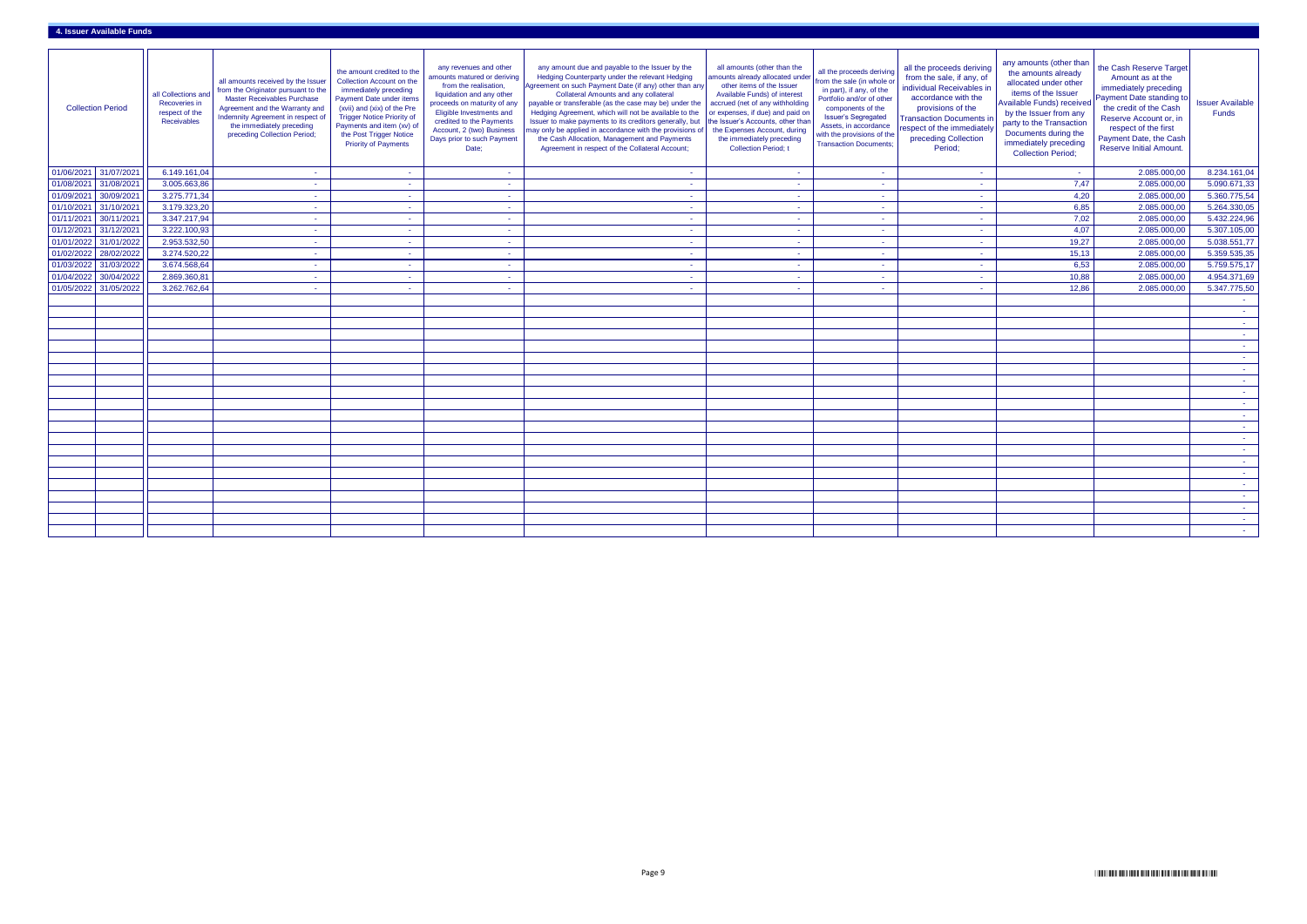|                                                                   | 5 Pre-Enforcement Priority of Payments (1/2)       |                                                                                                                                                                                                                                                                                                                                                                                                                                                                                |                                                                                                                                                                          |                                                                                                                                                                             |                                                                                                                                                                                                                                                                                                                                                                             |                                                                                                                                                       |                                                         |                                                                                                                                                                                                                                                                                                                                                                                                                                                                           |                                                                                                                                                                                                                          |                                                                                                                                                                                                                                                                |                                                                                                                                                                                                                  |                                                                                                                                                                                                                                                                  |                                                                                                                                                |                                                                                                                                                                                                                                                                |                                                                                                                                                                        |                                                                                                                                       |                                                                                                                                                                                                                                                                                                                                                                                                                                                                                                                                                                  |                                                                                                                                                                                                                                                                                                                                                                                                                                                                                                                                                                  |                                                                                 |                                                           |
|-------------------------------------------------------------------|----------------------------------------------------|--------------------------------------------------------------------------------------------------------------------------------------------------------------------------------------------------------------------------------------------------------------------------------------------------------------------------------------------------------------------------------------------------------------------------------------------------------------------------------|--------------------------------------------------------------------------------------------------------------------------------------------------------------------------|-----------------------------------------------------------------------------------------------------------------------------------------------------------------------------|-----------------------------------------------------------------------------------------------------------------------------------------------------------------------------------------------------------------------------------------------------------------------------------------------------------------------------------------------------------------------------|-------------------------------------------------------------------------------------------------------------------------------------------------------|---------------------------------------------------------|---------------------------------------------------------------------------------------------------------------------------------------------------------------------------------------------------------------------------------------------------------------------------------------------------------------------------------------------------------------------------------------------------------------------------------------------------------------------------|--------------------------------------------------------------------------------------------------------------------------------------------------------------------------------------------------------------------------|----------------------------------------------------------------------------------------------------------------------------------------------------------------------------------------------------------------------------------------------------------------|------------------------------------------------------------------------------------------------------------------------------------------------------------------------------------------------------------------|------------------------------------------------------------------------------------------------------------------------------------------------------------------------------------------------------------------------------------------------------------------|------------------------------------------------------------------------------------------------------------------------------------------------|----------------------------------------------------------------------------------------------------------------------------------------------------------------------------------------------------------------------------------------------------------------|------------------------------------------------------------------------------------------------------------------------------------------------------------------------|---------------------------------------------------------------------------------------------------------------------------------------|------------------------------------------------------------------------------------------------------------------------------------------------------------------------------------------------------------------------------------------------------------------------------------------------------------------------------------------------------------------------------------------------------------------------------------------------------------------------------------------------------------------------------------------------------------------|------------------------------------------------------------------------------------------------------------------------------------------------------------------------------------------------------------------------------------------------------------------------------------------------------------------------------------------------------------------------------------------------------------------------------------------------------------------------------------------------------------------------------------------------------------------|---------------------------------------------------------------------------------|-----------------------------------------------------------|
| Payment<br>Date                                                   | Expenses<br><b>Retention Amo</b><br>and Agent Fees | to the extent applicable, to pay all amounts for an<br>bayment due to the Hedging Counterparty under th<br>Hedging Agreement (including, for the avoidance o<br>doubts, any replacement hedging premium due and<br>payable to a replacement hedging counterparty b<br>the Issuer pursuant to a replacement hedging<br>agreement), provided that no termination payment<br>shall be due and payable to the Hedging<br>Counterparty upon termination of the Hedging<br>Agreement | to pay, pari passu and pro<br>rata according to the<br>espective amounts thereof,<br>amounts of interest due and<br>ayable on the Class A Not<br>on such Payment<br>Date | <b>Class B Notes Interest</b><br>Subordination Event, to pay<br>pari passu and pro rata<br>according to the respective<br>the Class B Notes on such<br><b>Payment Date;</b> | prior to the occurrence of a   prior to the occurrence of a<br><b>Class C Notes Interest</b><br>Subordination Event, to pay,<br>pari passu and pro rata<br>according to the respective<br>amounts thereof, all amounts   amounts thereof, all amounts<br>of interest due and payable on of interest due and payable on<br>the Class C Notes on such<br><b>Payment Date;</b> | to pay to the Master Service<br>any amount due and payable<br>on account of indemnities<br>ursuant to clause 16.4 of t<br><b>Servicing Agreement;</b> | in excess of) the Cash<br><b>Reserve Target Amount;</b> | on any Payment Date until $\left( A \right)$ prior to the occurrence of<br>repayment in full of the Rated   Sequential Payment Trigger<br>Notes, to credit into the Cash Event, to pay, pari passu and pr<br>Reserve Account, the amount rata, the Relevant Class Principa<br>necessary to bring the balance   Payment Amount due and<br>of such account up to (but not   payable on the Class A Notes<br>the Class B Notes and the Class<br>C Notes on such Payment Date | (B) after the occurrence of a<br><b>Sequential Payment Trigger</b><br>Event, to pay, pari passu and pro<br>rata, the Class A Principal<br>Payment Amount due and<br>ayable on the Class A Notes on<br>such Payment Date; | following the occurrence of a<br><b>Class B Notes Interest</b><br>Subordination Event, to pay, pari<br>passu and pro rata according<br>the respective amounts thereof<br>all amounts of interest due and<br>payable on the Class B Notes<br>such Payment Date; | after the occurrence of a<br><b>Sequential Payment Trigger</b><br>vent, to pay, pari passu and pro<br>rata, the Class B Principal<br>Payment Amount due and<br>ayable on the Class B Notes<br>such Payment Date; | following the occurrence of a<br><b>Class C Notes Interest</b><br>subordination Event, to pay, par<br>passu and pro rata according to<br>the respective amounts thereof,<br>all amounts of interest due and<br>ayable on the Class C Notes<br>such Payment Date; | Sequential Payment Trigger<br>Event, to pay, pari passu and<br>Payment Amount due and<br>payable on the Class C Notes<br>on such Payment Date; | after the occurrence of a   to pay any indemnity payments<br>due by the Issuer to the<br>Arranger, the Joint Lead<br>oro rata, the Class C Principal   Managers in accordance with  <br>the provisions of the Rated<br><b>Notes Subscription</b><br>Agreement; | if the Cash Trapping Condition'<br>is met in respect of such<br>Payment Date, to credit an<br>remaining Issuer Available<br><b>Funds to the Collection</b><br>Account; | to pay to the Originator a<br><b>Adjustment Purchase Price</b><br>pursuant to the Master<br><b>Receivables Purchase</b><br>Agreement; | to pay, pari passu and pro rata, to the extent that the<br>Rated Notes have been redeemed in full, the Class<br>Principal Payment Amount due and payable on the Cla<br>J Notes on such Payment Date (in the case of all<br>Payment Dates other than the Final Maturity Date, up<br>an amount that makes the aggregate Principal Amount<br>Outstanding of all the Class J Notes not lower than Euro<br>1,000), provided that an amount equal to the princip<br>amount not redeemed as a consequence of this limitat<br>will be credited to the Collection Account | to pay to Sigla any amount due and payable under<br>the Transaction Documents (to the extent not already<br>paid or payable under other items of this<br>Priority of Payments) including (A) any amount to be<br>paid to Sigla (as Originator) as a result of the<br>exercise of its rights of subrogation (diritto di<br>surroga) from the Issuer pursuant to the Rated Notes<br>Subscription Agreement and (B) any indemnity<br>payments payable to Sigla (as Initial Junior<br>Noteholder) in accordance with the Junior Notes<br>Subscription Agreement; and | to pay, pari passu and pro<br>rata, any Variable Return o<br>the Class J Notes. | <b>Residual Balance of the</b><br><b>Payments Account</b> |
| 16/08/202                                                         | 160.236,19                                         |                                                                                                                                                                                                                                                                                                                                                                                                                                                                                | 34.258,67                                                                                                                                                                | 14.276,00                                                                                                                                                                   | 9.618,00                                                                                                                                                                                                                                                                                                                                                                    |                                                                                                                                                       | 2.085.000,00                                            | 5.150.754,09                                                                                                                                                                                                                                                                                                                                                                                                                                                              |                                                                                                                                                                                                                          |                                                                                                                                                                                                                                                                |                                                                                                                                                                                                                  |                                                                                                                                                                                                                                                                  |                                                                                                                                                |                                                                                                                                                                                                                                                                |                                                                                                                                                                        |                                                                                                                                       |                                                                                                                                                                                                                                                                                                                                                                                                                                                                                                                                                                  |                                                                                                                                                                                                                                                                                                                                                                                                                                                                                                                                                                  | 780.010,69                                                                      | 7,40                                                      |
| 15/09/202                                                         | 48.250,25                                          |                                                                                                                                                                                                                                                                                                                                                                                                                                                                                | 19.277,99                                                                                                                                                                | 8.544,58                                                                                                                                                                    | 5.800,25                                                                                                                                                                                                                                                                                                                                                                    |                                                                                                                                                       | 2.085.000,00                                            | 2.394.956,8                                                                                                                                                                                                                                                                                                                                                                                                                                                               |                                                                                                                                                                                                                          |                                                                                                                                                                                                                                                                |                                                                                                                                                                                                                  |                                                                                                                                                                                                                                                                  |                                                                                                                                                |                                                                                                                                                                                                                                                                |                                                                                                                                                                        |                                                                                                                                       |                                                                                                                                                                                                                                                                                                                                                                                                                                                                                                                                                                  |                                                                                                                                                                                                                                                                                                                                                                                                                                                                                                                                                                  | 528.837,18                                                                      | 4,20                                                      |
| 15/10/202                                                         | 58.571.97                                          |                                                                                                                                                                                                                                                                                                                                                                                                                                                                                | 20.320,04                                                                                                                                                                | 8.559,41                                                                                                                                                                    | 5.774,46                                                                                                                                                                                                                                                                                                                                                                    |                                                                                                                                                       | 2.085.000,00                                            | 2.576.547,6                                                                                                                                                                                                                                                                                                                                                                                                                                                               |                                                                                                                                                                                                                          |                                                                                                                                                                                                                                                                |                                                                                                                                                                                                                  |                                                                                                                                                                                                                                                                  |                                                                                                                                                |                                                                                                                                                                                                                                                                |                                                                                                                                                                        |                                                                                                                                       |                                                                                                                                                                                                                                                                                                                                                                                                                                                                                                                                                                  |                                                                                                                                                                                                                                                                                                                                                                                                                                                                                                                                                                  | 605.997,2                                                                       | 4,81                                                      |
| 15/11/202                                                         | 48.536.59                                          |                                                                                                                                                                                                                                                                                                                                                                                                                                                                                | 20.136,93                                                                                                                                                                | 8.672,09                                                                                                                                                                    | 5.866,50                                                                                                                                                                                                                                                                                                                                                                    |                                                                                                                                                       | 2.085.000,00                                            | 2.622.510,6                                                                                                                                                                                                                                                                                                                                                                                                                                                               |                                                                                                                                                                                                                          |                                                                                                                                                                                                                                                                |                                                                                                                                                                                                                  |                                                                                                                                                                                                                                                                  |                                                                                                                                                |                                                                                                                                                                                                                                                                |                                                                                                                                                                        |                                                                                                                                       |                                                                                                                                                                                                                                                                                                                                                                                                                                                                                                                                                                  |                                                                                                                                                                                                                                                                                                                                                                                                                                                                                                                                                                  | 473.600,3                                                                       | $\frac{1}{7,02}$                                          |
| 15/12/2021                                                        | 55.749.90                                          |                                                                                                                                                                                                                                                                                                                                                                                                                                                                                | 17.420.95                                                                                                                                                                | 8.108,12                                                                                                                                                                    | 5.534,98                                                                                                                                                                                                                                                                                                                                                                    |                                                                                                                                                       | 2.085.000.00                                            | 2.598.778,74                                                                                                                                                                                                                                                                                                                                                                                                                                                              |                                                                                                                                                                                                                          |                                                                                                                                                                                                                                                                |                                                                                                                                                                                                                  |                                                                                                                                                                                                                                                                  |                                                                                                                                                |                                                                                                                                                                                                                                                                |                                                                                                                                                                        |                                                                                                                                       |                                                                                                                                                                                                                                                                                                                                                                                                                                                                                                                                                                  |                                                                                                                                                                                                                                                                                                                                                                                                                                                                                                                                                                  | 661.628.2                                                                       | $-4.07$                                                   |
| 17/01/202                                                         | 56.084.16                                          |                                                                                                                                                                                                                                                                                                                                                                                                                                                                                | 16.047.6                                                                                                                                                                 | 8.528,27                                                                                                                                                                    | 5.902,72                                                                                                                                                                                                                                                                                                                                                                    |                                                                                                                                                       | 2.085.000,00                                            | 2.794.636,6                                                                                                                                                                                                                                                                                                                                                                                                                                                               |                                                                                                                                                                                                                          |                                                                                                                                                                                                                                                                |                                                                                                                                                                                                                  |                                                                                                                                                                                                                                                                  |                                                                                                                                                |                                                                                                                                                                                                                                                                |                                                                                                                                                                        |                                                                                                                                       |                                                                                                                                                                                                                                                                                                                                                                                                                                                                                                                                                                  |                                                                                                                                                                                                                                                                                                                                                                                                                                                                                                                                                                  | 340.886,3                                                                       | $\frac{19,27}{15,13}$                                     |
| 15/02/202                                                         | 46.287,1                                           |                                                                                                                                                                                                                                                                                                                                                                                                                                                                                | 17.134.30                                                                                                                                                                | 7.685,18                                                                                                                                                                    | 5.224,15                                                                                                                                                                                                                                                                                                                                                                    |                                                                                                                                                       | 2.085.000,00                                            | 2.459.709,2                                                                                                                                                                                                                                                                                                                                                                                                                                                               |                                                                                                                                                                                                                          |                                                                                                                                                                                                                                                                |                                                                                                                                                                                                                  |                                                                                                                                                                                                                                                                  |                                                                                                                                                |                                                                                                                                                                                                                                                                |                                                                                                                                                                        |                                                                                                                                       |                                                                                                                                                                                                                                                                                                                                                                                                                                                                                                                                                                  |                                                                                                                                                                                                                                                                                                                                                                                                                                                                                                                                                                  | 417.496.66                                                                      |                                                           |
| 15/03/2022                                                        | 50.176,45                                          |                                                                                                                                                                                                                                                                                                                                                                                                                                                                                | 17.679,82                                                                                                                                                                | 7.447,27                                                                                                                                                                    | 5.024,18                                                                                                                                                                                                                                                                                                                                                                    |                                                                                                                                                       | 2.085.000,00                                            | 2.688.503,5                                                                                                                                                                                                                                                                                                                                                                                                                                                               |                                                                                                                                                                                                                          |                                                                                                                                                                                                                                                                |                                                                                                                                                                                                                  |                                                                                                                                                                                                                                                                  |                                                                                                                                                |                                                                                                                                                                                                                                                                |                                                                                                                                                                        |                                                                                                                                       |                                                                                                                                                                                                                                                                                                                                                                                                                                                                                                                                                                  |                                                                                                                                                                                                                                                                                                                                                                                                                                                                                                                                                                  | 505.697,5                                                                       | 6,52<br>$\frac{10,88}{ }$                                 |
| 19/04/2022<br>and the control of the control of the<br>16/05/2022 | 70.072,63<br>47.209,87                             |                                                                                                                                                                                                                                                                                                                                                                                                                                                                                | 23.138,83<br>18.125,19                                                                                                                                                   | 9.298,01<br>7.105.47                                                                                                                                                        | 6.234,87<br>4.748,90                                                                                                                                                                                                                                                                                                                                                        |                                                                                                                                                       | 2.085.000,00<br>2.085.000,00                            | 2.991.515,0<br>2.588.593,6                                                                                                                                                                                                                                                                                                                                                                                                                                                |                                                                                                                                                                                                                          |                                                                                                                                                                                                                                                                |                                                                                                                                                                                                                  |                                                                                                                                                                                                                                                                  |                                                                                                                                                |                                                                                                                                                                                                                                                                |                                                                                                                                                                        |                                                                                                                                       |                                                                                                                                                                                                                                                                                                                                                                                                                                                                                                                                                                  |                                                                                                                                                                                                                                                                                                                                                                                                                                                                                                                                                                  | 574.304,94<br>203.575,75                                                        | 12,86                                                     |
| 15/06/202                                                         | 52 447 53                                          |                                                                                                                                                                                                                                                                                                                                                                                                                                                                                | 19.712,82                                                                                                                                                                | 7 7 6 5 5 5 1                                                                                                                                                               | 5.193,48                                                                                                                                                                                                                                                                                                                                                                    |                                                                                                                                                       | 2.085.000,00                                            | 2.754.896,7                                                                                                                                                                                                                                                                                                                                                                                                                                                               |                                                                                                                                                                                                                          |                                                                                                                                                                                                                                                                |                                                                                                                                                                                                                  |                                                                                                                                                                                                                                                                  |                                                                                                                                                |                                                                                                                                                                                                                                                                |                                                                                                                                                                        |                                                                                                                                       |                                                                                                                                                                                                                                                                                                                                                                                                                                                                                                                                                                  |                                                                                                                                                                                                                                                                                                                                                                                                                                                                                                                                                                  | 422.748.81                                                                      | 10,55                                                     |
|                                                                   |                                                    |                                                                                                                                                                                                                                                                                                                                                                                                                                                                                |                                                                                                                                                                          |                                                                                                                                                                             |                                                                                                                                                                                                                                                                                                                                                                             |                                                                                                                                                       |                                                         |                                                                                                                                                                                                                                                                                                                                                                                                                                                                           |                                                                                                                                                                                                                          |                                                                                                                                                                                                                                                                |                                                                                                                                                                                                                  |                                                                                                                                                                                                                                                                  |                                                                                                                                                |                                                                                                                                                                                                                                                                |                                                                                                                                                                        |                                                                                                                                       |                                                                                                                                                                                                                                                                                                                                                                                                                                                                                                                                                                  |                                                                                                                                                                                                                                                                                                                                                                                                                                                                                                                                                                  |                                                                                 |                                                           |
|                                                                   |                                                    |                                                                                                                                                                                                                                                                                                                                                                                                                                                                                |                                                                                                                                                                          |                                                                                                                                                                             |                                                                                                                                                                                                                                                                                                                                                                             |                                                                                                                                                       |                                                         |                                                                                                                                                                                                                                                                                                                                                                                                                                                                           |                                                                                                                                                                                                                          |                                                                                                                                                                                                                                                                |                                                                                                                                                                                                                  |                                                                                                                                                                                                                                                                  |                                                                                                                                                |                                                                                                                                                                                                                                                                |                                                                                                                                                                        |                                                                                                                                       |                                                                                                                                                                                                                                                                                                                                                                                                                                                                                                                                                                  |                                                                                                                                                                                                                                                                                                                                                                                                                                                                                                                                                                  |                                                                                 |                                                           |
|                                                                   |                                                    |                                                                                                                                                                                                                                                                                                                                                                                                                                                                                |                                                                                                                                                                          |                                                                                                                                                                             |                                                                                                                                                                                                                                                                                                                                                                             |                                                                                                                                                       |                                                         |                                                                                                                                                                                                                                                                                                                                                                                                                                                                           |                                                                                                                                                                                                                          |                                                                                                                                                                                                                                                                |                                                                                                                                                                                                                  |                                                                                                                                                                                                                                                                  |                                                                                                                                                |                                                                                                                                                                                                                                                                |                                                                                                                                                                        |                                                                                                                                       |                                                                                                                                                                                                                                                                                                                                                                                                                                                                                                                                                                  |                                                                                                                                                                                                                                                                                                                                                                                                                                                                                                                                                                  |                                                                                 |                                                           |
|                                                                   |                                                    |                                                                                                                                                                                                                                                                                                                                                                                                                                                                                |                                                                                                                                                                          |                                                                                                                                                                             |                                                                                                                                                                                                                                                                                                                                                                             |                                                                                                                                                       |                                                         |                                                                                                                                                                                                                                                                                                                                                                                                                                                                           |                                                                                                                                                                                                                          |                                                                                                                                                                                                                                                                |                                                                                                                                                                                                                  |                                                                                                                                                                                                                                                                  |                                                                                                                                                |                                                                                                                                                                                                                                                                |                                                                                                                                                                        |                                                                                                                                       |                                                                                                                                                                                                                                                                                                                                                                                                                                                                                                                                                                  |                                                                                                                                                                                                                                                                                                                                                                                                                                                                                                                                                                  |                                                                                 |                                                           |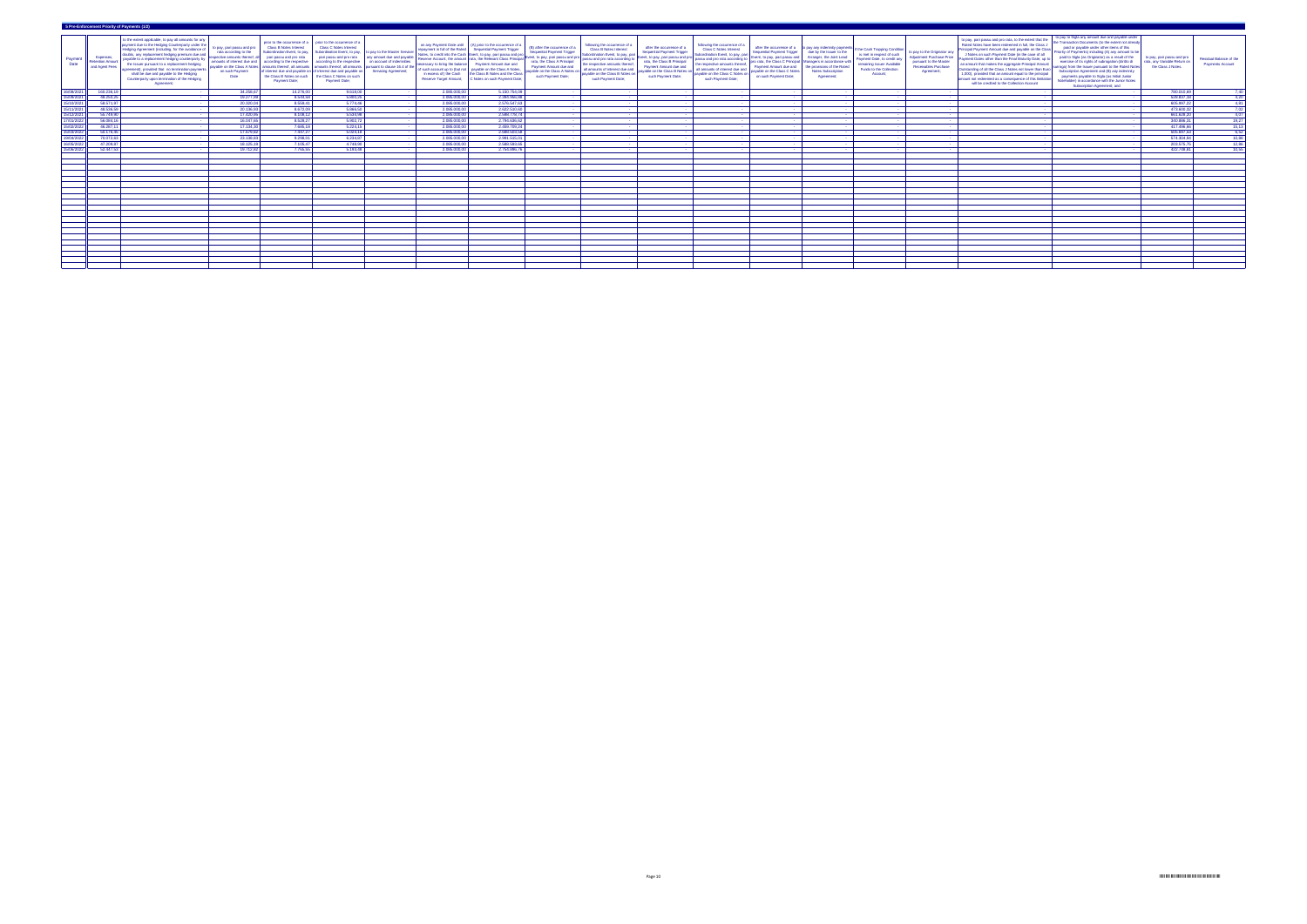|                          |            |                                                    |                                                              | <b>Collateral Receivables</b>                     |                                       |                                                    | Delinquent receivables                                       |                                                   |                                       |
|--------------------------|------------|----------------------------------------------------|--------------------------------------------------------------|---------------------------------------------------|---------------------------------------|----------------------------------------------------|--------------------------------------------------------------|---------------------------------------------------|---------------------------------------|
| <b>Collection Period</b> |            | <b>OUTSTANDING PRINCIPAL</b><br>NOT YET DUE<br>(A) | <b>OUTSTANDING PRINCIPAL</b><br><b>DUE AND UNPAID</b><br>(B) | <b>OUTSTANDING PRINCIPAL</b><br>$(C) = (A) + (B)$ | <b>INTEREST DUE AND UNPAID</b><br>(D) | <b>OUTSTANDING PRINCIPAL</b><br>NOT YET DUE<br>(A) | <b>OUTSTANDING PRINCIPAL</b><br><b>DUE AND UNPAID</b><br>(B) | <b>OUTSTANDING PRINCIPAL</b><br>$(C) = (A) + (B)$ | <b>INTEREST DUE AND UNPAID</b><br>(D) |
| 01/06/2021               | 31/07/2021 | 202.485.433,58                                     | 878.804,93                                                   | 203.364.238,51                                    | 387.069,02                            | 393.444,19                                         | 17.324,59                                                    | 410.768,78                                        | 6.459,55                              |
| 01/08/2021               | 31/08/2021 | 200.070.234,48                                     | 899.050,35                                                   | 200.969.284,83                                    | 391.397,07                            | 670.585,61                                         | 31.169,43                                                    | 701.755,04                                        | 11.517,71                             |
| 01/09/2021               | 30/09/2021 | 197.501.590,06                                     | 891.146,53                                                   | 198.392.736,59                                    | 381.153,87                            | 553.457,74                                         | 30.081,81                                                    | 583.539,55                                        | 10.826,33                             |
| 01/10/2021               | 31/10/2021 | 194.883.222,15                                     | 887.001,63                                                   | 195.770.223,78                                    | 377.103,78                            | 719.824,62                                         | 39.195,93                                                    | 759.020,55                                        | 13.643,57                             |
| 01/11/2021               | 30/11/2021 | 192.306.482,65                                     | 864.965,34                                                   | 193.171.447,99                                    | 363.609,39                            | 583.561,12                                         | 30.093,44                                                    | 613.654,56                                        | 10.488,37                             |
| 01/12/2021               | 31/12/2021 | 189.589.039,75                                     | 787.756,42                                                   | 190.376.796,17                                    | 326.457,96                            | 519.764,10                                         | 29.904,74                                                    | 549.668,84                                        | 9.335,58                              |
| 01/01/2022               | 31/01/2022 | 187.022.678,37                                     | 894.412,70                                                   | 187.917.091,07                                    | 366.440,30                            | 822.362,02                                         | 44.397,45                                                    | 866.759,47                                        | 15.149,34                             |
| 01/02/2022               | 28/02/2022 | 184.298.685,08                                     | 929.911,02                                                   | 185.228.596,10                                    | 377.013,42                            | 804.388,69                                         | 45.398,62                                                    | 849.787,31                                        | 15.907,53                             |
| 01/03/2022               | 31/03/2022 | 181.384.746,17                                     | 852.330,56                                                   | 182.237.076,73                                    | 344.812,19                            | 842.064,77                                         | 46.364,43                                                    | 888.429,20                                        | 15.958,38                             |
| 01/04/2022               | 30/04/2022 | 178.728.391,29                                     | 920.089,81                                                   | 179.648.481,10                                    | 364.738,27                            | 969.307,26                                         | 54.617,34                                                    | 1.023.924,60                                      | 18.965,63                             |
| 01/05/2022               | 31/05/2022 | 176.016.236,10                                     | 877.350,55                                                   | 176.893.586,65                                    | 344.941,06                            | 883.877,87                                         | 54.770,99                                                    | 938.648,86                                        | 17.159,51                             |
|                          |            |                                                    |                                                              |                                                   |                                       |                                                    |                                                              |                                                   |                                       |
|                          |            |                                                    |                                                              |                                                   |                                       |                                                    |                                                              |                                                   |                                       |
|                          |            |                                                    |                                                              |                                                   |                                       |                                                    |                                                              |                                                   |                                       |
|                          |            |                                                    |                                                              |                                                   |                                       |                                                    |                                                              |                                                   |                                       |
|                          |            |                                                    |                                                              |                                                   |                                       |                                                    |                                                              |                                                   |                                       |
|                          |            |                                                    |                                                              |                                                   |                                       |                                                    |                                                              |                                                   |                                       |
|                          |            |                                                    |                                                              |                                                   |                                       |                                                    |                                                              |                                                   |                                       |
|                          |            |                                                    |                                                              |                                                   |                                       |                                                    |                                                              |                                                   |                                       |
|                          |            |                                                    |                                                              |                                                   |                                       |                                                    |                                                              |                                                   |                                       |
|                          |            |                                                    |                                                              |                                                   |                                       |                                                    |                                                              |                                                   |                                       |
|                          |            |                                                    |                                                              |                                                   |                                       |                                                    |                                                              |                                                   |                                       |
|                          |            |                                                    |                                                              |                                                   |                                       |                                                    |                                                              |                                                   |                                       |
|                          |            |                                                    |                                                              |                                                   |                                       |                                                    |                                                              |                                                   |                                       |
|                          |            |                                                    |                                                              |                                                   |                                       |                                                    |                                                              |                                                   |                                       |
|                          |            |                                                    |                                                              |                                                   |                                       |                                                    |                                                              |                                                   |                                       |
|                          |            |                                                    |                                                              |                                                   |                                       |                                                    |                                                              |                                                   |                                       |
|                          |            |                                                    |                                                              |                                                   |                                       |                                                    |                                                              |                                                   |                                       |
|                          |            |                                                    |                                                              |                                                   |                                       |                                                    |                                                              |                                                   |                                       |
|                          |            |                                                    |                                                              |                                                   |                                       |                                                    |                                                              |                                                   |                                       |
|                          |            |                                                    |                                                              |                                                   |                                       |                                                    |                                                              |                                                   |                                       |

|            |                          | <b>Defaulted Receivables</b>                              |                                                              |                                                   |                                       |  |  |  |  |  |  |  |  |
|------------|--------------------------|-----------------------------------------------------------|--------------------------------------------------------------|---------------------------------------------------|---------------------------------------|--|--|--|--|--|--|--|--|
|            | <b>Collection Period</b> | <b>OUTSTANDING PRINCIPAL</b><br><b>NOT YET DUE</b><br>(A) | <b>OUTSTANDING PRINCIPAL</b><br><b>DUE AND UNPAID</b><br>(B) | <b>OUTSTANDING PRINCIPAL</b><br>$(C) = (A) + (B)$ | <b>INTEREST DUE AND UNPAID</b><br>(D) |  |  |  |  |  |  |  |  |
| 01/06/2021 | 31/07/2021               | 151.874,28                                                | 244.103,12                                                   | 395.977,40                                        | 2.360,19                              |  |  |  |  |  |  |  |  |
| 01/08/2021 | 31/08/2021               | 294.569,56                                                | 176.410,84                                                   | 470.980,40                                        | 4.467,06                              |  |  |  |  |  |  |  |  |
| 01/09/2021 | 30/09/2021               | 310.420,86                                                | 154.803,07                                                   | 465.223,93                                        | 6.480,36                              |  |  |  |  |  |  |  |  |
| 01/10/2021 | 31/10/2021               | 364.053,01                                                | 217.599,25                                                   | 581.652,26                                        | 7.063,43                              |  |  |  |  |  |  |  |  |
| 01/11/2021 | 30/11/2021               | 413.001,57                                                | 92.444,87                                                    | 505.446,44                                        | 6.504,18                              |  |  |  |  |  |  |  |  |
| 01/12/2021 | 31/12/2021               | 568.705,15                                                | 197.854,50                                                   | 766.559,65                                        | 9.701,90                              |  |  |  |  |  |  |  |  |
| 01/01/2022 | 31/01/2022               | 587.305,47                                                | 289.733,73                                                   | 877.039,20                                        | 9.112,28                              |  |  |  |  |  |  |  |  |
| 01/02/2022 | 28/02/2022               | 741.123,68                                                | 171.209,90                                                   | 912.333,58                                        | 14.112,83                             |  |  |  |  |  |  |  |  |
| 01/03/2022 | 31/03/2022               | 721.776,00                                                | 164.909,12                                                   | 886.685,12                                        | 13.193,95                             |  |  |  |  |  |  |  |  |
| 01/04/2022 | 30/04/2022               | 965.174,12                                                | 233.608,75                                                   | 1.198.782,87                                      | 18.011,19                             |  |  |  |  |  |  |  |  |
| 01/05/2022 | 31/05/2022               | 1.045.494,11                                              | 272.686,86                                                   | 1.318.180,97                                      | 19.943,04                             |  |  |  |  |  |  |  |  |
|            |                          |                                                           |                                                              |                                                   |                                       |  |  |  |  |  |  |  |  |
|            |                          |                                                           |                                                              |                                                   |                                       |  |  |  |  |  |  |  |  |
|            |                          |                                                           |                                                              |                                                   |                                       |  |  |  |  |  |  |  |  |
|            |                          |                                                           |                                                              |                                                   |                                       |  |  |  |  |  |  |  |  |
|            |                          |                                                           |                                                              |                                                   |                                       |  |  |  |  |  |  |  |  |
|            |                          |                                                           |                                                              |                                                   |                                       |  |  |  |  |  |  |  |  |
|            |                          |                                                           |                                                              |                                                   |                                       |  |  |  |  |  |  |  |  |
|            |                          |                                                           |                                                              |                                                   |                                       |  |  |  |  |  |  |  |  |
|            |                          |                                                           |                                                              |                                                   |                                       |  |  |  |  |  |  |  |  |
|            |                          |                                                           |                                                              |                                                   |                                       |  |  |  |  |  |  |  |  |
|            |                          |                                                           |                                                              |                                                   |                                       |  |  |  |  |  |  |  |  |
|            |                          |                                                           |                                                              |                                                   |                                       |  |  |  |  |  |  |  |  |
|            |                          |                                                           |                                                              |                                                   |                                       |  |  |  |  |  |  |  |  |
|            |                          |                                                           |                                                              |                                                   |                                       |  |  |  |  |  |  |  |  |
|            |                          |                                                           |                                                              |                                                   |                                       |  |  |  |  |  |  |  |  |
|            |                          |                                                           |                                                              |                                                   |                                       |  |  |  |  |  |  |  |  |
|            |                          |                                                           |                                                              |                                                   |                                       |  |  |  |  |  |  |  |  |
|            |                          |                                                           |                                                              |                                                   | Page 11                               |  |  |  |  |  |  |  |  |
|            |                          |                                                           |                                                              |                                                   |                                       |  |  |  |  |  |  |  |  |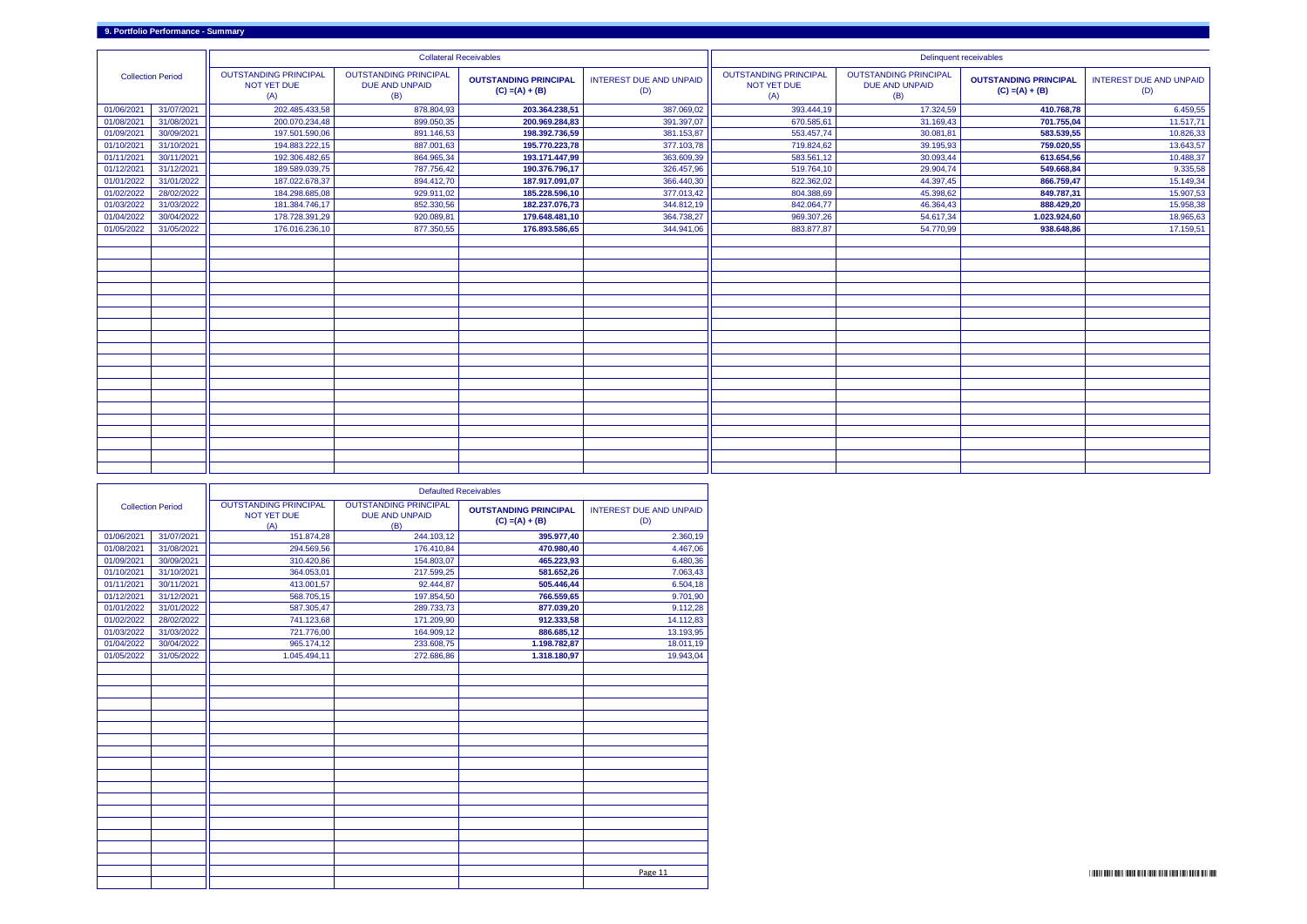| 10. Portfolio performance - Arrears and Delinquent Receivables |                 |                                     |        |                 |                                     |          |                          |                                     |       |                          |                                     |                          |                 |                                     |                          |                 |                                     |                          |                 |                                     |       |                          |                                     |       |              |
|----------------------------------------------------------------|-----------------|-------------------------------------|--------|-----------------|-------------------------------------|----------|--------------------------|-------------------------------------|-------|--------------------------|-------------------------------------|--------------------------|-----------------|-------------------------------------|--------------------------|-----------------|-------------------------------------|--------------------------|-----------------|-------------------------------------|-------|--------------------------|-------------------------------------|-------|--------------|
|                                                                |                 | 1 instalment in arrears             |        |                 | 2 instalments in arrears            |          | 3 instalments in arrears |                                     |       | 4 instalments in arrears |                                     | 5 instalments in arrears |                 |                                     | 6 instalments in arrears |                 |                                     | 7 instalments in arrears |                 |                                     |       | 8 instalments in arrears |                                     |       |              |
| <b>Collection Period</b>                                       | Number of loans | Outstanding<br><b>Principal Due</b> |        | Number of loans | Outstanding<br><b>Principal Due</b> |          | Number of loans          | Outstanding<br><b>Principal Due</b> |       | Number of loans          | Outstanding<br><b>Principal Due</b> |                          | Number of loans | Outstanding<br><b>Principal Due</b> |                          | Number of loans | Outstanding<br><b>Principal Due</b> |                          | Number of loans | Outstanding<br><b>Principal Due</b> | %     | Number of loans          | Outstanding<br><b>Principal Due</b> |       | <b>TOTAL</b> |
| 01/06/2021 31/07/2021                                          | 4.017           | 81.391.695                          | 39,94% | 526             | 11.142.804                          | 5,47%    |                          | 1.531.725                           | 0,75% | $\overline{14}$          | 272.171                             | 0,13%                    |                 | 138.598                             | 0,07%                    |                 | $\sim$ 100 $\pm$                    | 0,00%                    |                 |                                     | 0,00% | <b>Contract</b>          | $\sim 100$                          | 0,00% | 94.481.641   |
| 01/08/2021 31/08/2021                                          | 3.869           | 77.994.985                          | 38,72% | 604             | 12.090.364                          | $6,00\%$ |                          | 1.753.994                           | 0,87% | 21                       | 357.237                             | 0,18%                    | -13-            | 242.380                             | 0,12%                    |                 | 87.833                              | $0.04\%$                 |                 | 14.305                              | 0.01% | <b>Contract</b>          | <b>Contract</b>                     | 0,00% | 92.545.702   |
| 01/09/2021 30/09/2021                                          | 3.943           | 78.735.831                          | 39,59% | 508             | 10.400.074                          | 5,23%    |                          | 1.755.744                           | 0,88% | 16                       | 246.061                             | 0,12%                    |                 | 88.812                              | 0,04%                    |                 | 149.066                             | $0,07\%$                 |                 | 85.295                              | 0,04% |                          | 14.305                              | 0,01% | 91.465.466   |
| 01/10/2021 31/10/2021                                          | 3.854           | 76.557.451                          | 38,99% | 537             | 11.046.399                          | 5,63%    |                          | 1.306.149                           | 0,67% | 22                       | 395.131                             | 0,20%                    | - 11            | 186.793                             | 0,10%                    |                 | 32.185                              | $0,02\%$                 |                 | 81.455                              | 0,04% |                          | 63.457                              | 0,03% | 89.610.068   |
| 01/11/2021 30/11/2021                                          | 3.794           | 74.610.635                          | 38,52% | 530             | 10.868.507                          | 5,61%    |                          | 1.130.420                           | 0,58% | 16                       | 294.814                             | 0,15%                    |                 | 185.473                             | 0,10%                    |                 | 69.256                              | 0,04%                    |                 | 26.355                              | 0,01% |                          | 37.757                              | 0,02% | 87.189.883   |
| 01/12/2021 31/12/2021                                          | 3.342           | 64.662.743                          | 33,83% | 469             | 9.624.180                           | 5,04%    |                          | 1.411.427                           | 0,74% | 16                       | 236.811                             | 0,12%                    |                 | 169.038                             | 0,09%                    |                 | 115.294                             | $0,06\%$                 |                 | 24.268                              | 0,01% |                          | 4.258                               | 0,00% | 76.247.682   |
| 01/01/2022 31/01/2022                                          | 3.698           | 72.591.645                          | 38,45% | 535             | 10.605.469                          | 5,62%    |                          | 1.672.569                           | 0,89% | 22                       | 430.731                             | 0,23%                    | - 11            | 173.593                             | 0,09%                    |                 | 151.714                             | 0,08%                    |                 | 89.376                              | 0,05% |                          | 21.345                              | 0,01% | 85.719.472   |
| 01/02/2022 28/02/2022                                          | 3.641           | 70.942.035                          | 38,11% | 633             | 12.434.559                          | 6,68%    | 101                      | 1.908.020                           | 1,03% | 22                       | 354.475                             | 0,19%                    |                 | 166.091                             | 0,09%                    | 12              | 198.466                             | $0,11\%$                 |                 | 48.516                              | 0,03% |                          | 82.240                              | 0,04% | 86.056.585   |
| 01/03/2022 31/03/2022                                          | 3.459           | 66.415.14                           | 36,27% | 503             | 10.071.674                          | 5,50%    | 104                      | 1.915.019                           | 1,05% | - 19 I                   | 337.388                             | 0.18%                    | - 15            | 279.532                             | 0,15%                    |                 | 87.765                              | 0.05%                    |                 | 98.273                              | 0,05% |                          | 85.471                              | 0,05% | 79.208.91    |
| 01/04/2022 30/04/2022                                          | 3.503           | 67.355.889                          | 37,24% | 598             | 11.650.298                          | 6,44%    | - 117                    | 2.169.840                           | 1,20% | - 32                     | 490.370                             | 0,27%                    | -10-            | 183.133                             | 0,10%                    | $-11$           | 197.042                             | $0,11\%$                 |                 | 88.467                              | 0,05% |                          | 64.913                              | 0,04% | 82.139.318   |
| 01/05/2022 31/05/2022                                          | 3.480           | 66.139.910                          | 37,11% | 488             | 9.560.256                           | 5,36%    | 114                      | 2.172.441                           | 1,22% | 28                       | 399.423                             | 0,22%                    | - 10            | 165.568                             | 0,09%                    |                 | 145.041                             | 0,08%                    | 10              | 164.166                             | 0,09% |                          | 64.451                              | 0,04% | 78.750.947   |
|                                                                |                 |                                     |        |                 |                                     |          |                          |                                     |       |                          |                                     |                          |                 |                                     |                          |                 |                                     |                          |                 |                                     |       |                          |                                     |       |              |
|                                                                |                 |                                     |        |                 |                                     |          |                          |                                     |       |                          |                                     |                          |                 |                                     |                          |                 |                                     |                          |                 |                                     |       |                          |                                     |       |              |
|                                                                |                 |                                     |        |                 |                                     |          |                          |                                     |       |                          |                                     |                          |                 |                                     |                          |                 |                                     |                          |                 |                                     |       |                          |                                     |       |              |
|                                                                |                 |                                     |        |                 |                                     |          |                          |                                     |       |                          |                                     |                          |                 |                                     |                          |                 |                                     |                          |                 |                                     |       |                          |                                     |       |              |
|                                                                |                 |                                     |        |                 |                                     |          |                          |                                     |       |                          |                                     |                          |                 |                                     |                          |                 |                                     |                          |                 |                                     |       |                          |                                     |       |              |
|                                                                |                 |                                     |        |                 |                                     |          |                          |                                     |       |                          |                                     |                          |                 |                                     |                          |                 |                                     |                          |                 |                                     |       |                          |                                     |       |              |
|                                                                |                 |                                     |        |                 |                                     |          |                          |                                     |       |                          |                                     |                          |                 |                                     |                          |                 |                                     |                          |                 |                                     |       |                          |                                     |       |              |
|                                                                |                 |                                     |        |                 |                                     |          |                          |                                     |       |                          |                                     |                          |                 |                                     |                          |                 |                                     |                          |                 |                                     |       |                          |                                     |       |              |
|                                                                |                 |                                     |        |                 |                                     |          |                          |                                     |       |                          |                                     |                          |                 |                                     |                          |                 |                                     |                          |                 |                                     |       |                          |                                     |       |              |
|                                                                |                 |                                     |        |                 |                                     |          |                          |                                     |       |                          |                                     |                          |                 |                                     |                          |                 |                                     |                          |                 |                                     |       |                          |                                     |       |              |
|                                                                |                 |                                     |        |                 |                                     |          |                          |                                     |       |                          |                                     |                          |                 |                                     |                          |                 |                                     |                          |                 |                                     |       |                          |                                     |       |              |
|                                                                |                 |                                     |        |                 |                                     |          |                          |                                     |       |                          |                                     |                          |                 |                                     |                          |                 |                                     |                          |                 |                                     |       |                          |                                     |       |              |
|                                                                |                 |                                     |        |                 |                                     |          |                          |                                     |       |                          |                                     |                          |                 |                                     |                          |                 |                                     |                          |                 |                                     |       |                          |                                     |       |              |
|                                                                |                 |                                     |        |                 |                                     |          |                          |                                     |       |                          |                                     |                          |                 |                                     |                          |                 |                                     |                          |                 |                                     |       |                          |                                     |       |              |
|                                                                |                 |                                     |        |                 |                                     |          |                          |                                     |       |                          |                                     |                          |                 |                                     |                          |                 |                                     |                          |                 |                                     |       |                          |                                     |       |              |
|                                                                |                 |                                     |        |                 |                                     |          |                          |                                     |       |                          |                                     |                          |                 |                                     |                          |                 |                                     |                          |                 |                                     |       |                          |                                     |       |              |
|                                                                |                 |                                     |        |                 |                                     |          |                          |                                     |       |                          |                                     |                          |                 |                                     |                          |                 |                                     |                          |                 |                                     |       |                          |                                     |       |              |
|                                                                |                 |                                     |        |                 |                                     |          |                          |                                     |       |                          |                                     |                          |                 |                                     |                          |                 |                                     |                          |                 |                                     |       |                          |                                     |       |              |
|                                                                |                 |                                     |        |                 |                                     |          |                          |                                     |       |                          |                                     |                          |                 |                                     |                          |                 |                                     |                          |                 |                                     |       |                          |                                     |       |              |
|                                                                |                 |                                     |        |                 |                                     |          |                          |                                     |       |                          |                                     |                          |                 |                                     |                          |                 |                                     |                          |                 |                                     |       |                          |                                     |       |              |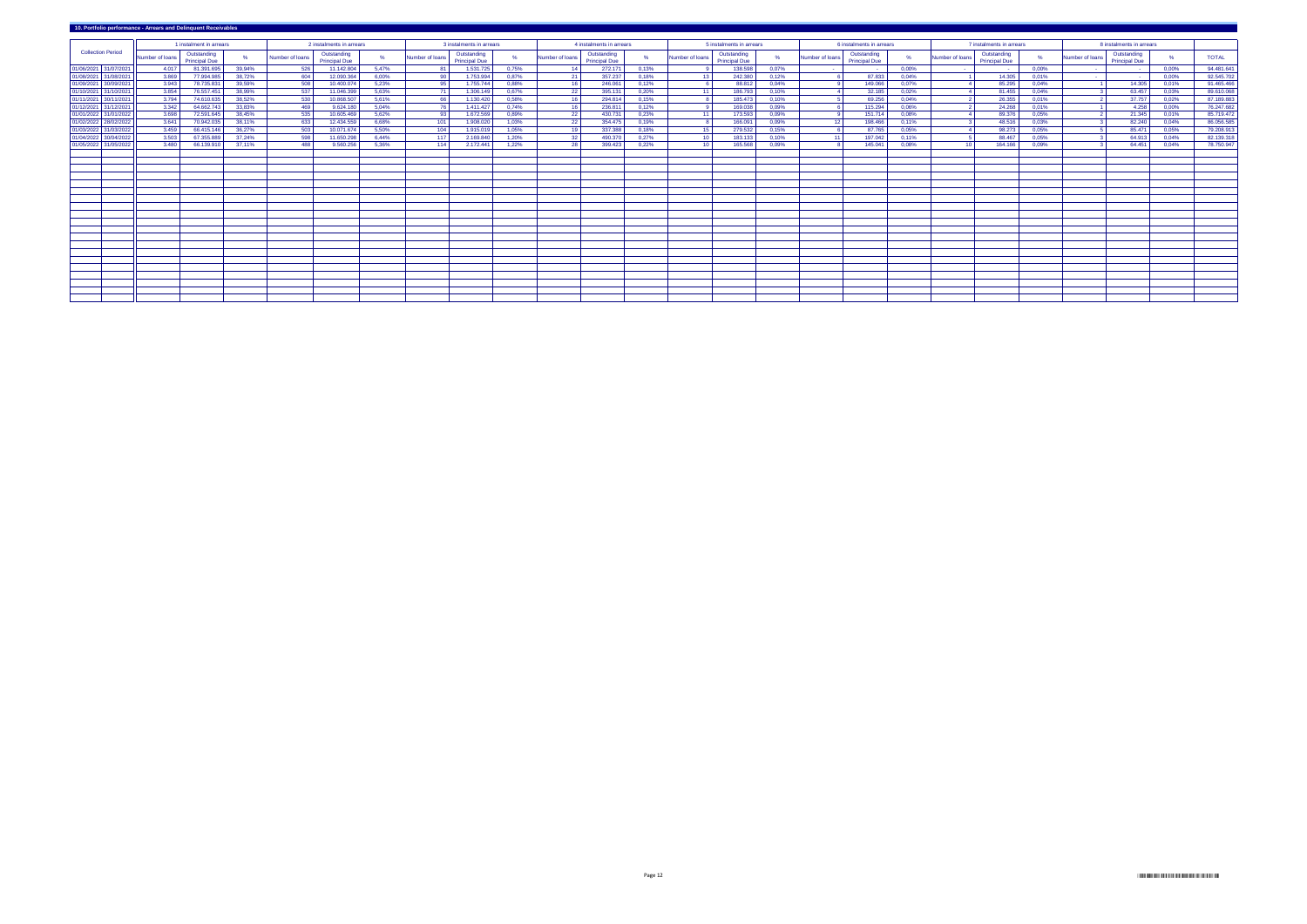| <b>Collection Period</b> |            |                             | <b>Number Of Loans</b> |                    |                         | Outstanding Principal Due as at the Default Date |                   |                    |                         |                             | <b>Recoveries</b> |                    |                         |                        | <b>Current Outstanding Principal Due</b> |                    |                          |  |  |
|--------------------------|------------|-----------------------------|------------------------|--------------------|-------------------------|--------------------------------------------------|-------------------|--------------------|-------------------------|-----------------------------|-------------------|--------------------|-------------------------|------------------------|------------------------------------------|--------------------|--------------------------|--|--|
|                          |            | Overdue<br>Instalment $> 8$ | <b>Job Damage</b>      | <b>Life Damage</b> | Loans in<br>"SOFFERENZA | Overdue<br>Instalment $> 8$                      | <b>Job Damage</b> | <b>Life Damage</b> | Loans in<br>"SOFFERENZA | Overdue<br>Instalment $> 8$ | <b>Job Damage</b> | <b>Life Damage</b> | Loans in<br>"SOFFERENZA | Overdue<br>Instant > 8 | <b>Job Damage</b>                        | <b>Life Damage</b> | Loans in<br>"SOFFERENZA" |  |  |
| 01/06/2021               | 31/07/2021 | $\sim$                      | 12,00                  | 18,00              |                         | $\sim$                                           | 157.537,04        | 349.412,17         | ÷                       | $\sim$                      | 91,00             | 111.074,18         | $\sim$                  | <b>Contract</b>        | 157.457,90                               | 238.519,50         | <b>Contract</b>          |  |  |
| 01/08/2021               | 31/08/2021 | $\sim 10$                   | 21,00                  | 24,00              | $\sim$                  | $\sim$                                           | 306.119,68        | 440.284,88         | $\sim$                  | $\sim$ $-$                  | 18.153,51         | 257.953,21         | $\sim$                  | <b>Contract</b>        | 288.230,49                               | 182.749,91         | $\sim 10$                |  |  |
| 01/09/2021               | 30/09/2021 | 2,00                        | 28,00                  | 31,00              |                         | 30.334,66                                        | 374.287,83        | 517.871,16         | ÷                       | 17,85                       | 69.586,92         | 388.975,27         | $\sim$                  | 30.321,82              | 305.658,74                               | 129.243,37         | $\sim$ $-$               |  |  |
| 01/10/2021               | 31/10/2021 | 3,00                        | 39,00                  | 38,00              |                         | 44.639,57                                        | 479.942,28        | 662.387,52         |                         | 22.691,57                   | 111.188,89        | 475.057,65         |                         | 23.436,94              | 370.548,61                               | 187.666,71         | <b>Contract</b>          |  |  |
| 01/11/2021               | 30/11/2021 | 6,00                        | 45,00                  | 40,00              |                         | 108.096,99                                       | 570.665,41        | 692.222,02         |                         | 32.350,29                   | 215.692,67        | 622.353,76         |                         | 77.749,49              | 357.435,54                               | 70.258,75          | <b>Contract</b>          |  |  |
| 01/12/2021               | 31/12/2021 | 9,00                        | 56,00                  | 49,00              |                         | 165.067,20                                       | 729.804,24        | 856.629,55         | $\sim$                  | 32.350,29                   | 289.686,69        | 667.873,35         | $\sim$                  | 134.719,70             | 442.766,40                               | 189.073,55         | <b>Contract</b>          |  |  |
| 01/01/2022               | 31/01/2022 | 9,00                        | 65,00                  | 59,00              |                         | 165.067,20                                       | 826.385,59        | 1.010.848,56       | $\sim$                  | 34.696,29                   | 333.805,60        | 763.045,76         | $\sim$                  | 133.230,91             | 495.548,29                               | 248.260,01         | <b>Contract</b>          |  |  |
| 01/02/2022               | 28/02/2022 | 14,00                       | 78,00                  | 65,00              |                         | 253.749,63                                       | 952.085,38        | 1.108.052,68       | $\sim$                  | 34.696,29                   | 391.997,31        | 981.647,59         | . н.                    | 221.913,34             | 563.595,02                               | 126.825,22         | <b>Contract</b>          |  |  |
| 01/03/2022               | 31/03/2022 | 17,00                       | 89,00                  | 68,00              | $\sim$                  | 307.998,61                                       | 1.039.977,85      | 1.171.318,61       |                         | 35.343,29                   | 522.526,10        | 1.082.989,38       | $\sim$                  | 275.686,01             | 522.192,18                               | 88.806,94          | $\sim 10$                |  |  |
| 01/04/2022               | 30/04/2022 | 22,00                       | 108,00                 | 74,00              | $\sim$                  | 403.313,47                                       | 1.262.330,94      | 1.344.361,97       |                         | 41.796,48                   | 607.016,08        | 1.173.537,47       | $\sim$                  | 366.095,79             | 661.429,74                               | 171.257,34         | $\sim 10$                |  |  |
| 01/05/2022               | 31/05/2022 | 26,00                       | 119,00                 | 79,00              |                         | 477.842,99                                       | 1.399.934,60      | 1.455.111,06       |                         | 62.043,34                   | 692.055,12        | 1.274.844,41       |                         | 421.825,23             | 715.390,33                               | 180.965,42         | <b>Contract</b>          |  |  |
|                          |            |                             |                        |                    |                         |                                                  |                   |                    |                         |                             |                   |                    |                         |                        |                                          |                    |                          |  |  |
|                          |            |                             |                        |                    |                         |                                                  |                   |                    |                         |                             |                   |                    |                         |                        |                                          |                    |                          |  |  |
|                          |            |                             |                        |                    |                         |                                                  |                   |                    |                         |                             |                   |                    |                         |                        |                                          |                    |                          |  |  |
|                          |            |                             |                        |                    |                         |                                                  |                   |                    |                         |                             |                   |                    |                         |                        |                                          |                    |                          |  |  |
|                          |            |                             |                        |                    |                         |                                                  |                   |                    |                         |                             |                   |                    |                         |                        |                                          |                    |                          |  |  |
|                          |            |                             |                        |                    |                         |                                                  |                   |                    |                         |                             |                   |                    |                         |                        |                                          |                    |                          |  |  |
|                          |            |                             |                        |                    |                         |                                                  |                   |                    |                         |                             |                   |                    |                         |                        |                                          |                    |                          |  |  |
|                          |            |                             |                        |                    |                         |                                                  |                   |                    |                         |                             |                   |                    |                         |                        |                                          |                    |                          |  |  |
|                          |            |                             |                        |                    |                         |                                                  |                   |                    |                         |                             |                   |                    |                         |                        |                                          |                    |                          |  |  |
|                          |            |                             |                        |                    |                         |                                                  |                   |                    |                         |                             |                   |                    |                         |                        |                                          |                    |                          |  |  |
|                          |            |                             |                        |                    |                         |                                                  |                   |                    |                         |                             |                   |                    |                         |                        |                                          |                    |                          |  |  |
|                          |            |                             |                        |                    |                         |                                                  |                   |                    |                         |                             |                   |                    |                         |                        |                                          |                    |                          |  |  |
|                          |            |                             |                        |                    |                         |                                                  |                   |                    |                         |                             |                   |                    |                         |                        |                                          |                    |                          |  |  |
|                          |            |                             |                        |                    |                         |                                                  |                   |                    |                         |                             |                   |                    |                         |                        |                                          |                    |                          |  |  |
|                          |            |                             |                        |                    |                         |                                                  |                   |                    |                         |                             |                   |                    |                         |                        |                                          |                    |                          |  |  |
|                          |            |                             |                        |                    |                         |                                                  |                   |                    |                         |                             |                   |                    |                         |                        |                                          |                    |                          |  |  |
|                          |            |                             |                        |                    |                         |                                                  |                   |                    |                         |                             |                   |                    |                         |                        |                                          |                    |                          |  |  |
|                          |            |                             |                        |                    |                         |                                                  |                   |                    |                         |                             |                   |                    |                         |                        |                                          |                    |                          |  |  |
|                          |            |                             |                        |                    |                         |                                                  |                   |                    |                         |                             |                   |                    |                         |                        |                                          |                    |                          |  |  |
|                          |            |                             |                        |                    |                         |                                                  |                   |                    |                         |                             |                   |                    |                         |                        |                                          |                    |                          |  |  |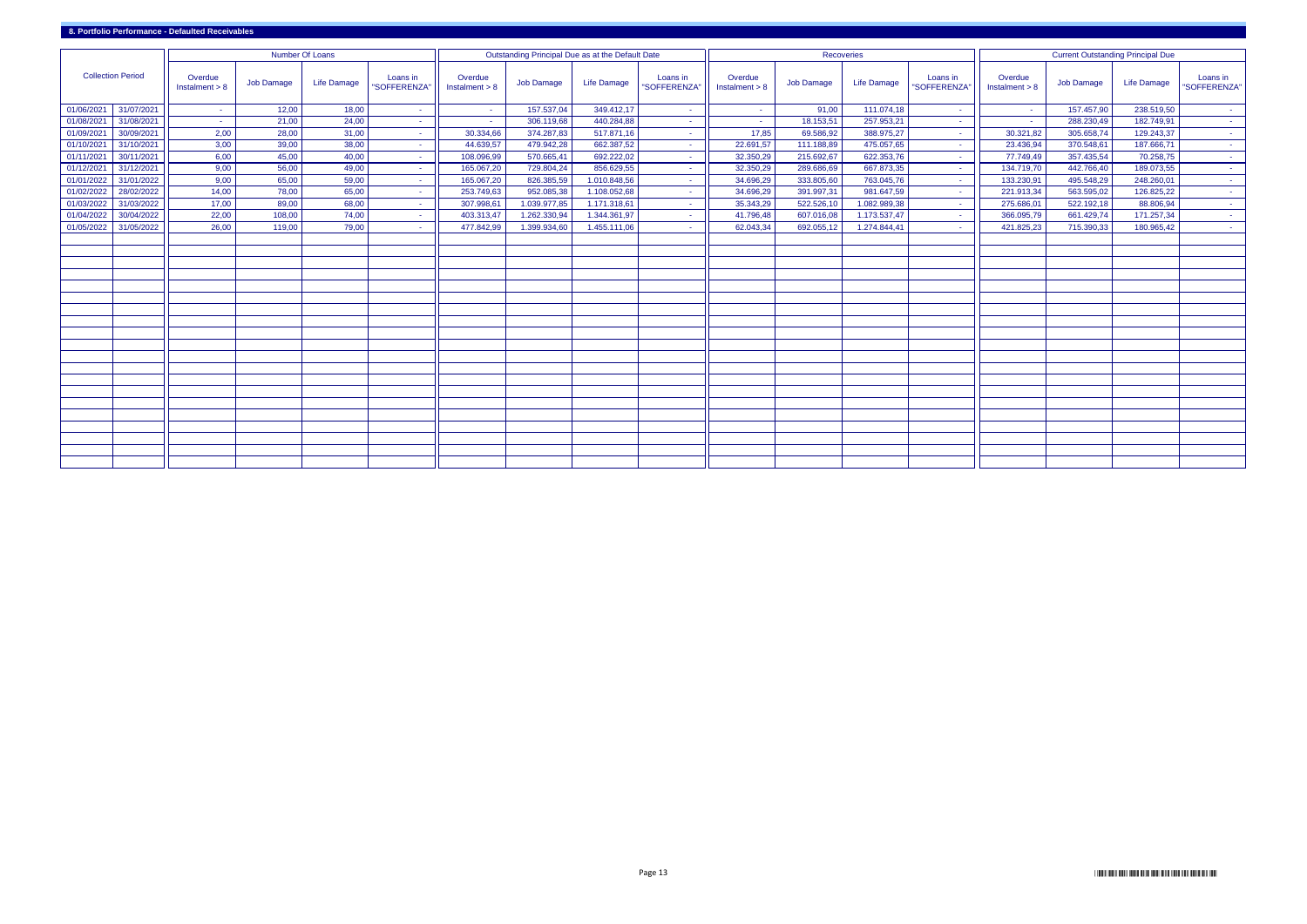|                          |                                                                                                                                     |                                                       | <b>Delinquency Ratio</b>              |                |              |                                                                                                                                                |                                                                                         | <b>Cumulative Net Default Ratio</b>              |                |              |                                                                                                                                             |                                              | <b>Cumulative Gross Default Ratio</b>                 |                |              |
|--------------------------|-------------------------------------------------------------------------------------------------------------------------------------|-------------------------------------------------------|---------------------------------------|----------------|--------------|------------------------------------------------------------------------------------------------------------------------------------------------|-----------------------------------------------------------------------------------------|--------------------------------------------------|----------------|--------------|---------------------------------------------------------------------------------------------------------------------------------------------|----------------------------------------------|-------------------------------------------------------|----------------|--------------|
| <b>Collection Period</b> | Outstanding Principal Due of all the Outstanding Principal Due<br>Receivables classified as<br><b>Delinquent Receivables</b><br>(A) | of the Collateral Portfolio as of<br>such date<br>(B) | <b>Delinquency Ratio</b><br>$C = A/B$ | <b>Trigger</b> | Breach (Y/N) | <b>Outstanding Principal Due, as</b><br>at the last day of the relevant<br>Collection Period of all the<br><b>Defaulted Receivables</b><br>(A) | <b>Collateral Portfolio Outstanding</b><br>Principal Due as at the Issue<br>Date<br>(B) | <b>Cumulative Net Default Ratio</b><br>$C = A/B$ | <b>Trigger</b> | Breach (Y/N) | Outstanding Principal Due, as   Collateral Portfolio Outstanding<br>at the relevant Default Date of<br>all the Defaulted Receivables<br>(A) | Principal Due as at the Issue<br>Date<br>(B) | <b>Cumulative Gross Default</b><br>Ratio<br>$C = A/B$ | <b>Trigger</b> | Breach (Y/N) |
| 01/06/2021 31/07/2021    | 410.768,78                                                                                                                          | 203.364.238,51                                        | 0,20%                                 | 4,00%          | N            | 395.977,40                                                                                                                                     | 208.486.249,96                                                                          | 0,19%                                            | 4,00%          |              | 506.949,21                                                                                                                                  | 208.486.249,96                               | 0,24%                                                 | 5,00%          | $\mathbf N$  |
| 01/08/2021 31/08/2021    | 701.755,04                                                                                                                          | 200.969.284,83                                        | 0,35%                                 | 4,00%          |              | 470.980,40                                                                                                                                     | 208.486.249,96                                                                          | 0,23%                                            | 4,00%          |              | 746.404,56                                                                                                                                  | 208.486.249,96                               | 0,36%                                                 | 5,00%          | <b>N</b>     |
| 01/09/2021 30/09/2021    | 583.539,55                                                                                                                          | 198.392.736,59                                        | 0,29%                                 | 4,00%          |              | 465.223,93                                                                                                                                     | 208.486.249,96                                                                          | 0,22%                                            | 4,00%          |              | 922.493,65                                                                                                                                  | 208.486.249,96                               | 0,44%                                                 | 5,00%          | - N.I        |
| 01/10/2021 31/10/2021    | 759.020,55                                                                                                                          | 195.770.223,78                                        | 0,39%                                 | 4,00%          | - N.I        | 581.652,26                                                                                                                                     | 208.486.249,96                                                                          | 0,28%                                            | 4,00%          |              | 1.186.969,37                                                                                                                                | 208.486.249,96                               | 0,57%                                                 | 5,00%          |              |
| 01/11/2021 30/11/2021    | 613.654,56                                                                                                                          | 193.171.447,99                                        | 0,32%                                 | 4,00%          | -N-          | 505.446,44                                                                                                                                     | 208.486.249,96                                                                          | 0,24%                                            | 4,00%          |              | 1.370.984,42                                                                                                                                | 208.486.249,96                               | 0.66%                                                 | 5,00%          |              |
| 01/12/2021 31/12/2021    | 549.668,84                                                                                                                          | 190.376.796,17                                        | 0,29%                                 | 4,00%          | NI           | 766.559,65                                                                                                                                     | 208.486.249,96                                                                          | 0,37%                                            | 4,00%          |              | 1.751.500,99                                                                                                                                | 208.486.249,96                               | 0.84%                                                 | 5,00%          |              |
| 01/01/2022 31/01/2022    | 866.759,47                                                                                                                          | 187.917.091,07                                        | 0,46%                                 | 4,00%          |              | 877.039,20                                                                                                                                     | 208.486.249,96                                                                          | 0,42%                                            | 4,00%          |              | 2.002.301,35                                                                                                                                | 208.486.249,96                               | 0,96%                                                 | 5,00%          |              |
| 01/02/2022 28/02/2022    | 849.787,31                                                                                                                          | 185.228.596,1                                         | 0,46%                                 | 4,00%          | -NI          | 912.333,58                                                                                                                                     | 208.486.249,96                                                                          | 0,44%                                            | 4,00%          |              | 2.313.887,69                                                                                                                                | 208.486.249,96                               | $1,11\%$                                              | 5,00%          | -ND          |
| 01/03/2022 31/03/2022    | 888.429,20                                                                                                                          | 182.237.076,73                                        | 0,49%                                 | 4,00%          | -NI          | 886.685,12                                                                                                                                     | 208.486.249,96                                                                          | 0,43%                                            | 4,00%          |              | 2.519.295,07                                                                                                                                | 208.486.249,96                               | 1,21%                                                 | 5,00%          | - N.I        |
| 01/04/2022 30/04/2022    | 1.023.924,60                                                                                                                        | 179.648.481,1                                         | 0,57%                                 | 4,00%          |              | 1.198.782,87                                                                                                                                   | 208.486.249,96                                                                          | 0,57%                                            | 4,00%          |              | 3.010.006,38                                                                                                                                | 208.486.249,96                               | 1,44%                                                 | 5,00%          |              |
| 01/05/2022 31/05/2022    | 938.648,86                                                                                                                          | 176.893.586,65                                        | 0,53%                                 | 4,00%          | NI           | 1.318.180,97                                                                                                                                   | 208.486.249,96                                                                          | 0,63%                                            | 4,00%          |              | 3.332.888,65                                                                                                                                | 208.486.249,96                               | 1,60%                                                 | 5,00%          | <b>N</b>     |
|                          |                                                                                                                                     |                                                       |                                       |                |              |                                                                                                                                                |                                                                                         |                                                  |                |              |                                                                                                                                             |                                              |                                                       |                |              |
|                          |                                                                                                                                     |                                                       |                                       |                |              |                                                                                                                                                |                                                                                         |                                                  |                |              |                                                                                                                                             |                                              |                                                       |                |              |
|                          |                                                                                                                                     |                                                       |                                       |                |              |                                                                                                                                                |                                                                                         |                                                  |                |              |                                                                                                                                             |                                              |                                                       |                |              |
|                          |                                                                                                                                     |                                                       |                                       |                |              |                                                                                                                                                |                                                                                         |                                                  |                |              |                                                                                                                                             |                                              |                                                       |                |              |
|                          |                                                                                                                                     |                                                       |                                       |                |              |                                                                                                                                                |                                                                                         |                                                  |                |              |                                                                                                                                             |                                              |                                                       |                |              |
|                          |                                                                                                                                     |                                                       |                                       |                |              |                                                                                                                                                |                                                                                         |                                                  |                |              |                                                                                                                                             |                                              |                                                       |                |              |
|                          |                                                                                                                                     |                                                       |                                       |                |              |                                                                                                                                                |                                                                                         |                                                  |                |              |                                                                                                                                             |                                              |                                                       |                |              |
|                          |                                                                                                                                     |                                                       |                                       |                |              |                                                                                                                                                |                                                                                         |                                                  |                |              |                                                                                                                                             |                                              |                                                       |                |              |
|                          |                                                                                                                                     |                                                       |                                       |                |              |                                                                                                                                                |                                                                                         |                                                  |                |              |                                                                                                                                             |                                              |                                                       |                |              |
|                          |                                                                                                                                     |                                                       |                                       |                |              |                                                                                                                                                |                                                                                         |                                                  |                |              |                                                                                                                                             |                                              |                                                       |                |              |
|                          |                                                                                                                                     |                                                       |                                       |                |              |                                                                                                                                                |                                                                                         |                                                  |                |              |                                                                                                                                             |                                              |                                                       |                |              |
|                          |                                                                                                                                     |                                                       |                                       |                |              |                                                                                                                                                |                                                                                         |                                                  |                |              |                                                                                                                                             |                                              |                                                       |                |              |
|                          |                                                                                                                                     |                                                       |                                       |                |              |                                                                                                                                                |                                                                                         |                                                  |                |              |                                                                                                                                             |                                              |                                                       |                |              |
|                          |                                                                                                                                     |                                                       |                                       |                |              |                                                                                                                                                |                                                                                         |                                                  |                |              |                                                                                                                                             |                                              |                                                       |                |              |
|                          |                                                                                                                                     |                                                       |                                       |                |              |                                                                                                                                                |                                                                                         |                                                  |                |              |                                                                                                                                             |                                              |                                                       |                |              |
|                          |                                                                                                                                     |                                                       |                                       |                |              |                                                                                                                                                |                                                                                         |                                                  |                |              |                                                                                                                                             |                                              |                                                       |                |              |
|                          |                                                                                                                                     |                                                       |                                       |                |              |                                                                                                                                                |                                                                                         |                                                  |                |              |                                                                                                                                             |                                              |                                                       |                |              |
|                          |                                                                                                                                     |                                                       |                                       |                |              |                                                                                                                                                |                                                                                         |                                                  |                |              |                                                                                                                                             |                                              |                                                       |                |              |
|                          |                                                                                                                                     |                                                       |                                       |                |              |                                                                                                                                                |                                                                                         |                                                  |                |              |                                                                                                                                             |                                              |                                                       |                |              |

# **12. Purchase termination event**